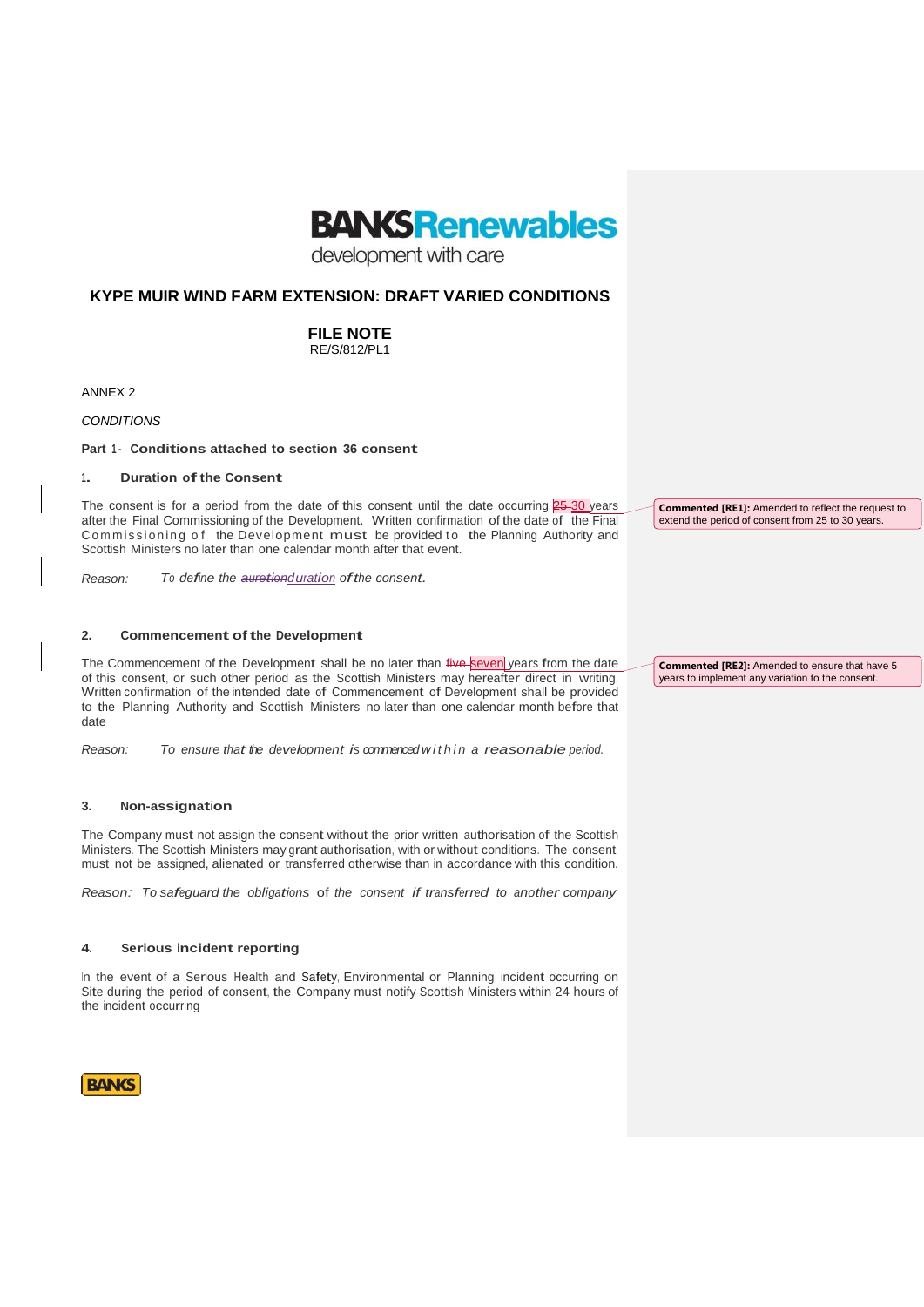*Reason: To keep Scottish Ministers informed of compliance with Health* and *Safety legislation*

### **5. Aviation Radar NATS**

No part of any turbine shall be erected above ground until a Primary Radar Mitigation Scheme agreed with the Operator has been submitted to and approved in writing by the Scottish Ministers in order to avoid the impact of the development on the Primary Radar of the Operator located at Lowther Hill, Cumbernauld and Glasgow and associated air traffic management operations.

*Reason: In the interests of aviation safety.*

### **6. Aviation Radar NATS**

No blades shall be fitted to any turbine until the approved Primary Radar Mitigation Scheme has been implemented and the Development shall thereafter be operated fully in accordance with such approved Scheme.

*Reason: In the interests ofaviation safety.*

### **7. Aviation Glasgow Airport**

Prior to the commencement of development, a Radar Mitigation Scheme setting out measures to be taken to prevent the impairment of the performance of aerodrome navigation aids and the efficiency of air traffic control services at Glasgow Airport must be submitted to, and approved in writing by, the Scottish Ministers, in consultation with Glasgow Airport Limited.

*Reason: In the interests ofaviation safety.*

### **8. Aviation Glasgow Airport**

The turbines must be erected in accordance with the approved Radar Mitigation Scheme and the Development must thereafter be operated at all times fully in accordance with the approved Radar Mitigation Scheme

*Reason: In the interests ofaviation safety*

# **Part 2 - Conditions attached to the deemed Planning Permission**

#### **9. Duration of the Consent**

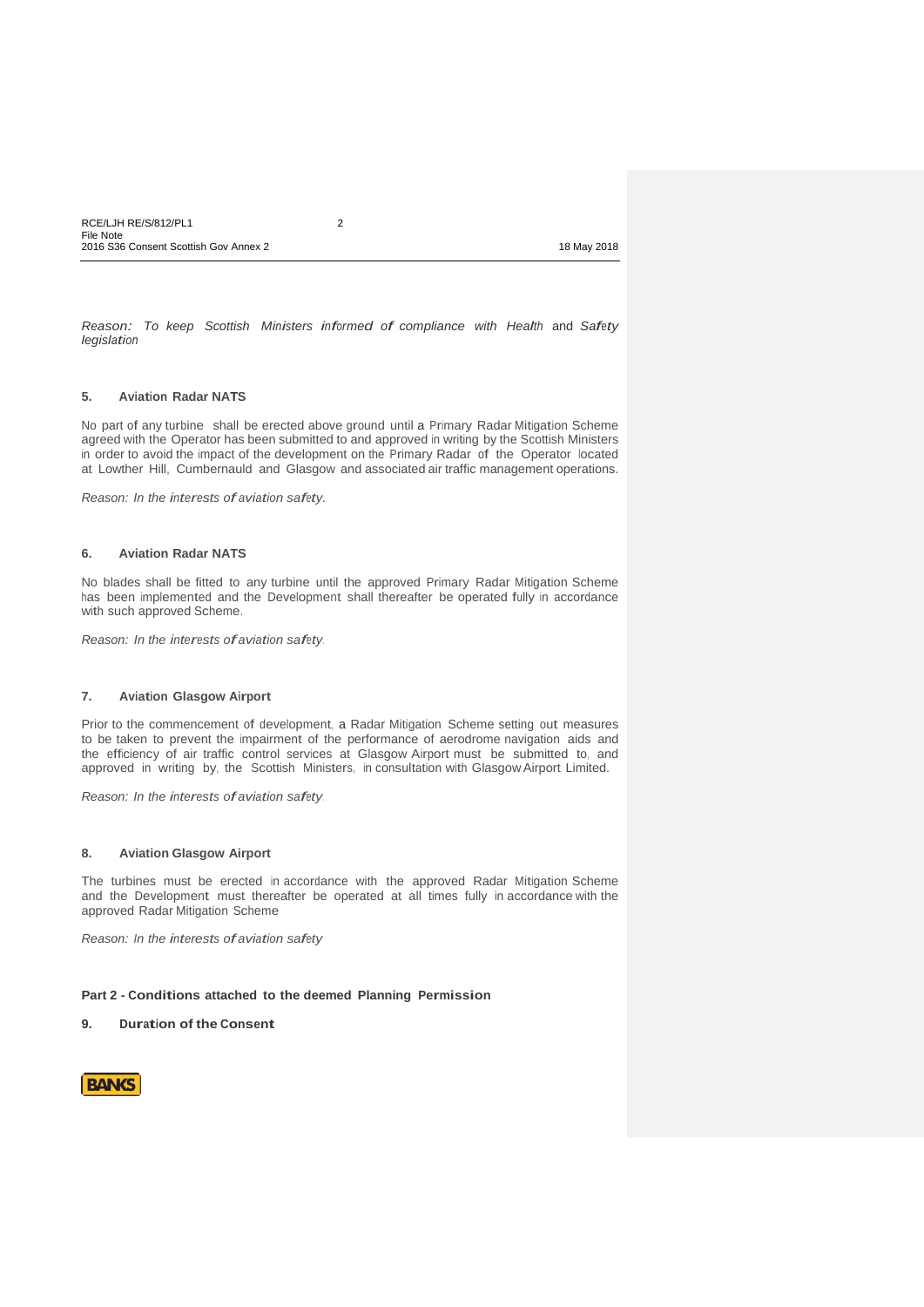This planning permission shall expire and cease to have effect after a period of 28-33 years

from the date of Final Commissioning. Upon the expiration of a period of 25 30 years from the date of Final Commissioning, the wind turbines shall be decommissioned and removed from the site, with decommissioning and restoration works undertaken in accordance with the terms of condition 4950 of this permission. Written confirmation of the date of Final Commissioning shall be submitted in writing to the Planning Authority no later than one calendar month after the date of Final Commissioning.

*Reason: To define the duration of the consent. The 3328 year cessation date allows for a 3 yearperiod to complete decommissioning and site restoration work.*

## **10. Implementation in accordance with approved plans and requirements of this consent**

The Development must be carried out in accordance with the terms of the Application or where has been varied through the S.36C Application and the accompanying Environmental Statements including all mitigation and monitoring measures stated in it, the conditions attached to the deemed planning permission and any Planning Application (PA) plans, schemes or similar documents required to be obtained by those conditions. Any proposed deviation from the detail provided within these documents, must be submitted to and approved in writing by the Planning Authority before the works described therein are undertaken.

*Reason:* to *ensure that the Development is carried out in accordance with the approved details.*

# **11. Financial Guarantee**

Except to any extent specifically permitted in writing by the Planning Authority, there shall be no commencement of development or operations at the site until the Guarantee (after mentioned) has been delivered to the Planning Authority and the Planning Authority has confirmed receipt of it.

There will be a validly executed guarantee in an appropriate form that incorporates all the Guarantee Criteria and has been approved in writing by the Planning Authority ("the Guarantee") lodged with the Planning Authority for the period from the date of commencement of development to a date no earlier than 24 months after the date of completion of the restoration and /or aftercare ("the Guarantee Period") unless otherwise agreed in writing with the Planning Authority. If this Condition has not been complied with for any reason, operations at the site will cease until this Condition has been complied with.

In this Condition (i) a ::quarantee in an appropriate form " means a bond or a deposit agreement, or at the Planning Authority's discretion, such other form of surety that has been confirmed as acceptable to the Planning Authority and (ii) "Restoration Sum" means the sum confirmed in writing by the Planning Authority from time to time to cover the full value of the restoration



**Commented [RE3]:** Amended to reflect the request to extend the period of consent from 25 to 30 years.

**Commented [RE4]:** To reflect the request for a variation to the original consent.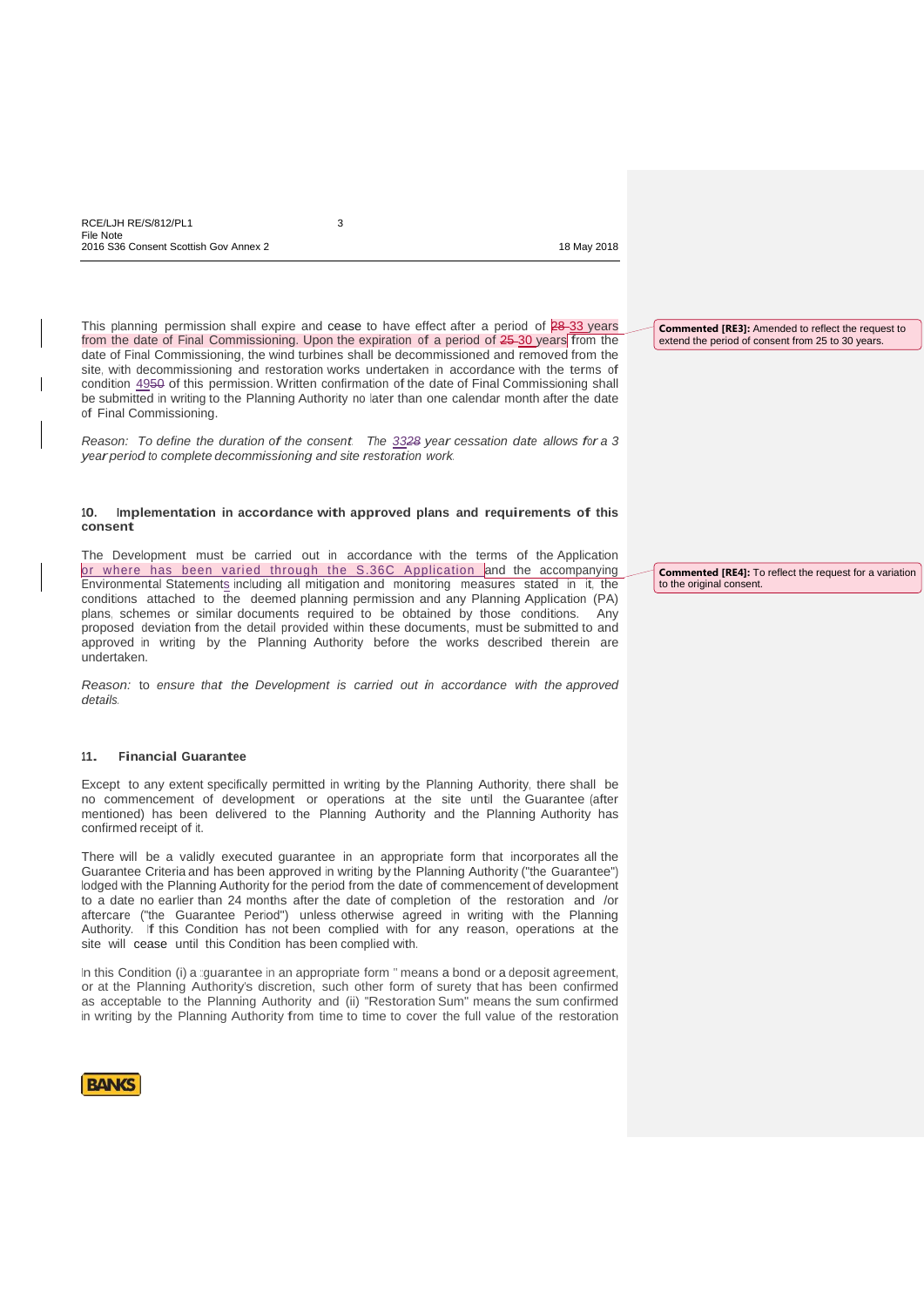and aftercare works set out in the restoration schemes as approved by the Planning Authority from time to time during the Guarantee Period.

The Guarantee Criteria which <sup>a</sup> guarantee must meet is:-

- (i) that the sum which can be claimed by the Planning Authority is the Indexed Restoration Sum which is (a) the Restoration Sum plus (b) an amount equal to an annual increase in the Restoration Sum by the same percentage increase in PubSec Index ( non-housing building) or, in the event that the PubSec Index ( nonhousing building) is no longer in force, such other replacement index as is in force published as at the date on which the Restoration Sum was determined and the relevant anniversary of that date;
- (ii) that any financial institution, bank or building society against whom the Planning Authority can make a claim is of sound financial standing and capable of paying the Indexed Restoration Sum;
- (iii) that it is enforceable by the Planning Authority either (a) for the whole Guarantee Period that the Planning Authority is entitled *to* make a claim on the Guarantee for the Indexed Restoration Sum (b) on a breach of the restoration and aftercare conditions set out in this Consent; (c), for a breach of the requirements set out at (i) and (ii) of this Guarantee Criteria (d) for a breach of the requirement for a Guarantee to be in place for the Guarantee Period (such claim being permitted for a period up to [one month] after the date of expiry of the Guarantee) and (e) on the insolvency of the party carrying out the operations permitted by the Consent.

*Reason:**to ensure that there are sufficient funds to secure performance of the decommissioning, restoration and aftercare conditions attached to this deemed planning permission in the event of default by the Company.*

#### **12. Design and operation of turbines**

Development shall not commence until full details of the proposed wind turbines (including, but not limited to, the power rating and sound power levels, the size, type, external finish and colour which should be non-reflective pale grey semi-matt), any anemometry masts and all associated apparatus have been submitted to and approved in writing by the Planning Authority. The turbines tip height shall not exceed consented turbine height above ground level. A turbine other than the candidate turbine assessed in the environmental statement may not be installed without the prior approval of the planning authority

Prior to the erection of turbines, the Company shall confirm in writing to the Planning Authority that the selected turbine model will not exceed the predicted wind turbine noise limits determined in Tables 1 and 2 of condition **28** below.

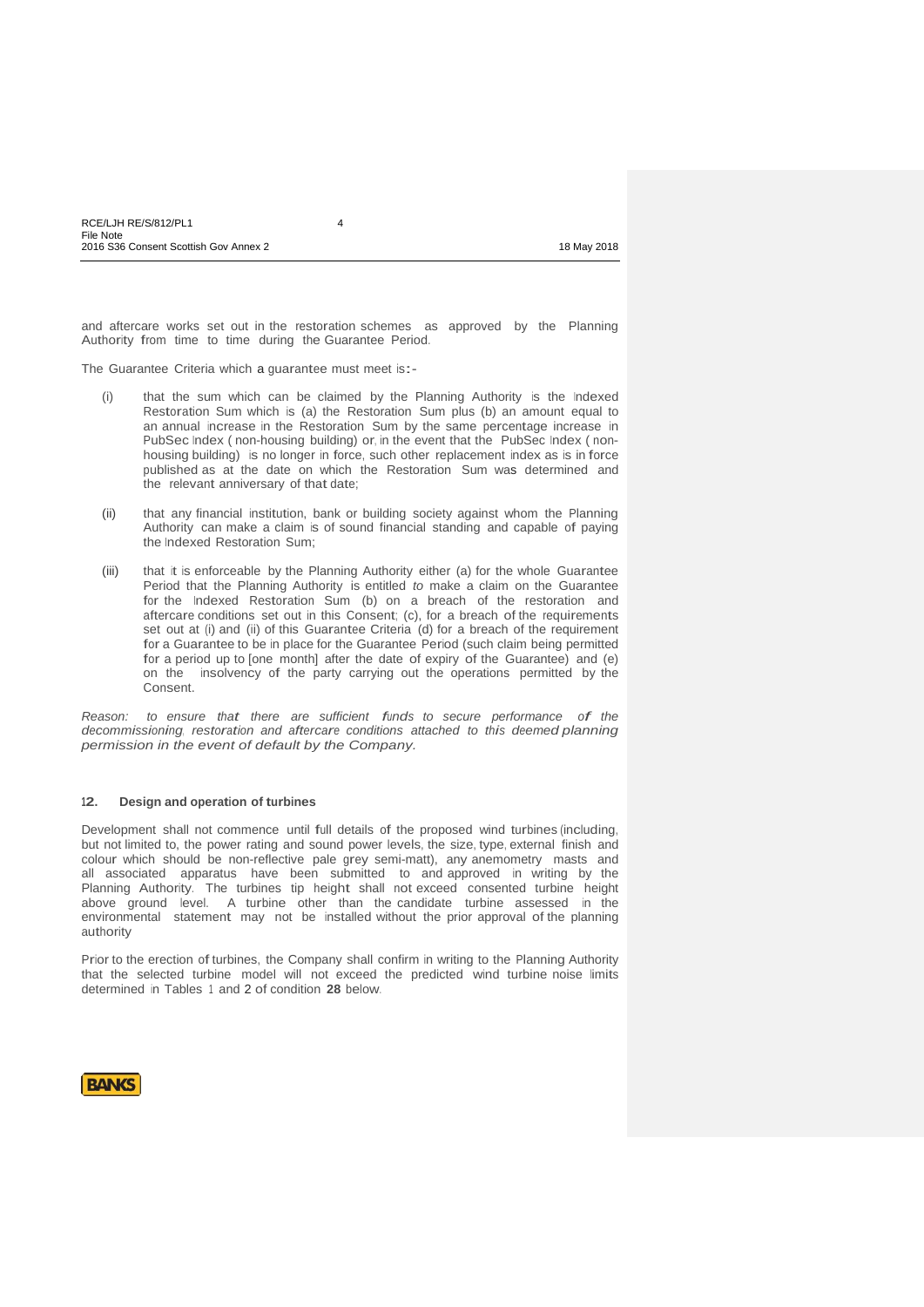The turbines, anemometry masts and associated apparatus shall be constructed and operated in accordance with the approved details and maintained in the approved colour, free from external rust, staining or discolouration, until such time as the wind farm is decommissioned.

All wind turbine blades shall rotate in the same direction.

None of the wind turbines, anemometers, power performance masts, switching stations or transformer buildings/enclosures, ancillary buildings or above ground fixed plant shall display any name, logo, sign or other advertisement (other than health and safety signage) unless otherwise approved in advance in writing by the Planning Authority.

*Reason: In the interests ofamenity and in order to retain effective planning control.*

# **13. Design of sub-station and its Associated Ancillary Development**

Construction of the sub-station, including its ancillary elements, shall not commence until final details of the external appearance, dimensions, and surface materials of the sub-station building, associated compounds, any construction compound boundary fencing, external lighting and parking areas have been submitted to and approved in writing by the Planning Authority. The sub-station building, associated compounds, fencing, external lighting and parking areas shall be constructed in accordance with the approved details.

*Reason: In order*to *retain effective planning control.*

### **14. Ground Investigations**

Ground investigations shall be undertaken prior to Commencement of Development to inform the final site design and site management plans. There shall be no Commencement of the Ground Investigation Works and associated felling until an Environmental Management Plan for the ground investigations works and details of the associated felling have been submitted to the Planning Authority and an Environmental Clerk Of Works (ECoW) has been appointed in relation to the Ground Investigation Works. The ground investigation works and associated felling shall be implemented in accordance with submitted documents, unless amendments are approved in writing by the Planning Authority.

*Reason: To ensure the environmental impacts are minimised.*

### **15. Micro-siting**

All wind turbines, buildings, masts, areas of hardstanding and tracks shall be constructed in the location shown on plan reference Revised Layout Plan (Construction) at Annex 4. Wind turbines, buildings, masts, areas of hardstanding and tracks may be adjusted by micro-siting within the site. However, unless approved in advance, in writing by the Planning Authority (in consultation with SEPA and SNH) micro-siting is subject to the following restrictions:



**Commented [RE5]:** Amended to reflect that the anemometer mast has been removed from the proposed development.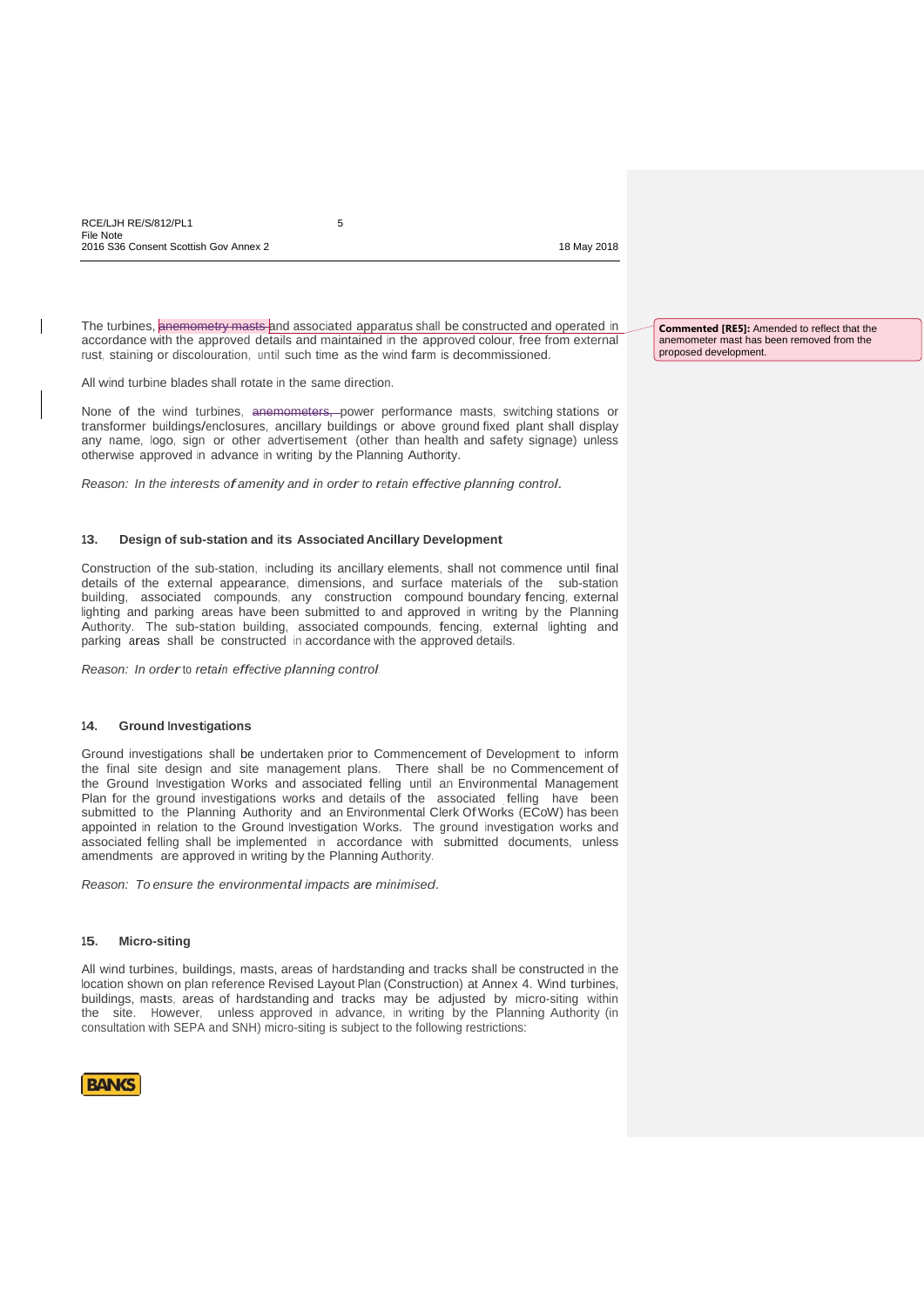- 
- a. No wind turbine foundation shall be positioned higher, when measured in metres Above Ordinance Datum (Newlyn), than the position shown on the plan referenced as above;
- b. No wind turbine, building, mast or hardstanding is to be moved more than 70 metres from the position shown on the plan referenced as above;
- c. No access track shall be moved more than 70 metres from the position shown on the plan referenced as above;
- d. No micro-siting shall take place within areas of peat of greater depth than at the position shown on the plan referenced as above;
- e. No micro-siting shall take place within areas hosting Ground Water Dependent Terrestrial Ecosystems or breach the 50m water buffer zones (Turbines shall not be moved closer than 50 plus rotor sweep from watercourses);
- f. No micro-siting shall locate a turbine closer to a residential property;
- g. No micro-siting shall locate a turbine outwith the consented application boundary;
- h. All micro-siting permissible under this condition must be approved in advance in writing by the Environmental Clerk of Works (ECoW);
- i. If the micro-siting variation is between 50 metres and 70 metres it shall only be permitted following written approval of the Planning Authority;

No later than one month after the date of Final Commissioning, an updated site plan must be submitted to the Planning Authority showing the final position of all wind turbines, masts, areas of hardstanding, tracks and associated infrastructure forming part of the Development. The plan should also specify areas where micro-siting has taken place and, for each instance, be accompanied by copies of the ECoWs or PlanningAuthority's approval, as applicable.

*Reason: To minimise environmental impact and in order to retain effective planning control.*

### **16. Borrow Pit Material**

Development shall not commence until intrusive site investigations are undertaken to identify the availability of suitable stone material from proposed borrow pits on site. Information submitted must include data to demonstrate the borrow pit material structural characteristics and the suitability of the material is fit for purpose. This information must be submitted to the Planning Authority, prior to the commencement of Development, for approval prior to the implementation of the borrow pit in consultation with SEPA.

All imported material that is required to be brought onto site must be accompanied by certification from a suitably U.K.A.S. accredited laboratory to confirm that it is free from contamination.

If any off-site borrow pit is proposed, information relating to the quantities, proposed vehicle trips and delivery routes between the proposed borrow pit site and the wind farm site must be submitted to the Planning Authority, prior to the delivery of any imported material. Should these routes not be covered by the approved traffic management plan prepared in accordance with condition **29** then a revised traffic management plan must be submitted for the approval of the Planning Authority and approved in writing prior to the delivery of any imported material. Thereafter the approved revised traffic management plan must be implemented.



**Commented [RE6]:** Added in to ensure that it is clear that the 50m standoff for turbines relates to the rotor sweep not the position of the foundation.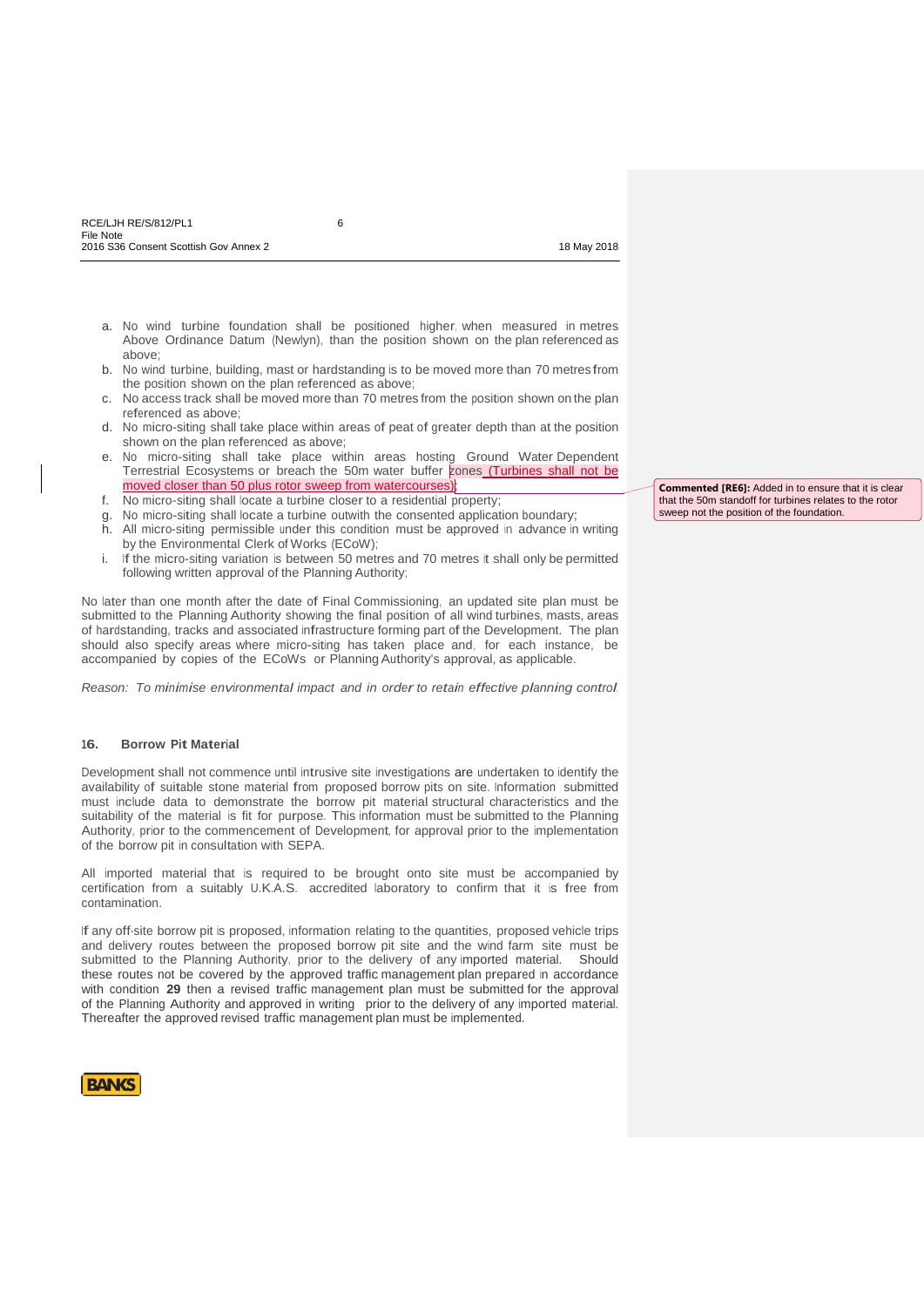*Reason: To minimise environmental impact and in order to retain effective planning control.*

### **17. Borrow Pits - Scheme of Works**

Development shall not commence until a site specific scheme for the working and restoration for each borrow pit forming part of the development has been submitted to and approved in writing by the Planning Authority in consultation with SEPA. The scheme shall include  $-$ ;

- a. a detailed working method statement based on site survey information and ground investigations;
- b. details of the handling of any overburden (including peat, soil and rock);
- c. drainage, including measures to prevent surrounding areas of peatland, water dependant sensitive habitats and Ground Water Dependant Terrestrial Ecosystems (GWDTE) from drying out;
- d. a programme of implementation of the works described in the scheme; and
- e. full details of the reinstatement, restoration and aftercare of the borrow pits at the end of the construction period, to include topographic surveys of preconstruction profiles, and details of topographical surveys to be undertaken of the restored borrow pit profiles.

The approved scheme shall thereafter be implemented in full.

*Reason: To minimise disturbance to residents in the vicinity ofthe wind farm.*

#### **18. Borrow Pits – Blasting**

No blasting is to take place until a scheme to address site blasting has been submitted to, and approved in writing by, the planning authority. The approved scheme must be implemented. No changes can be made to the approved scheme unless approved in writing by the Planning Authority. This scheme must make provision for-

- a. blast monitoring locations;
- b. the type of monitoring equipment to be used;
- c. frequency of monitoring;
- d. the methods to be employed to minimise the effects of overpressure arising from blasting, having regard to blast design, methods of initiation and the weather conditions prevailing at the time;
- e. limits on air overpressure levels at specified properties; and
- f. submission of blasting records to the Planning Authority.

Unless otherwise approved in writing by the Planning Authority, no blasting is to take<br>place except between the following times -:

- a. 10.00am to 12.00pm and 2.00pm to 4.00pm on Mondays to Fridays, and
- b. 10.00am to 12.00pm on Saturdays.

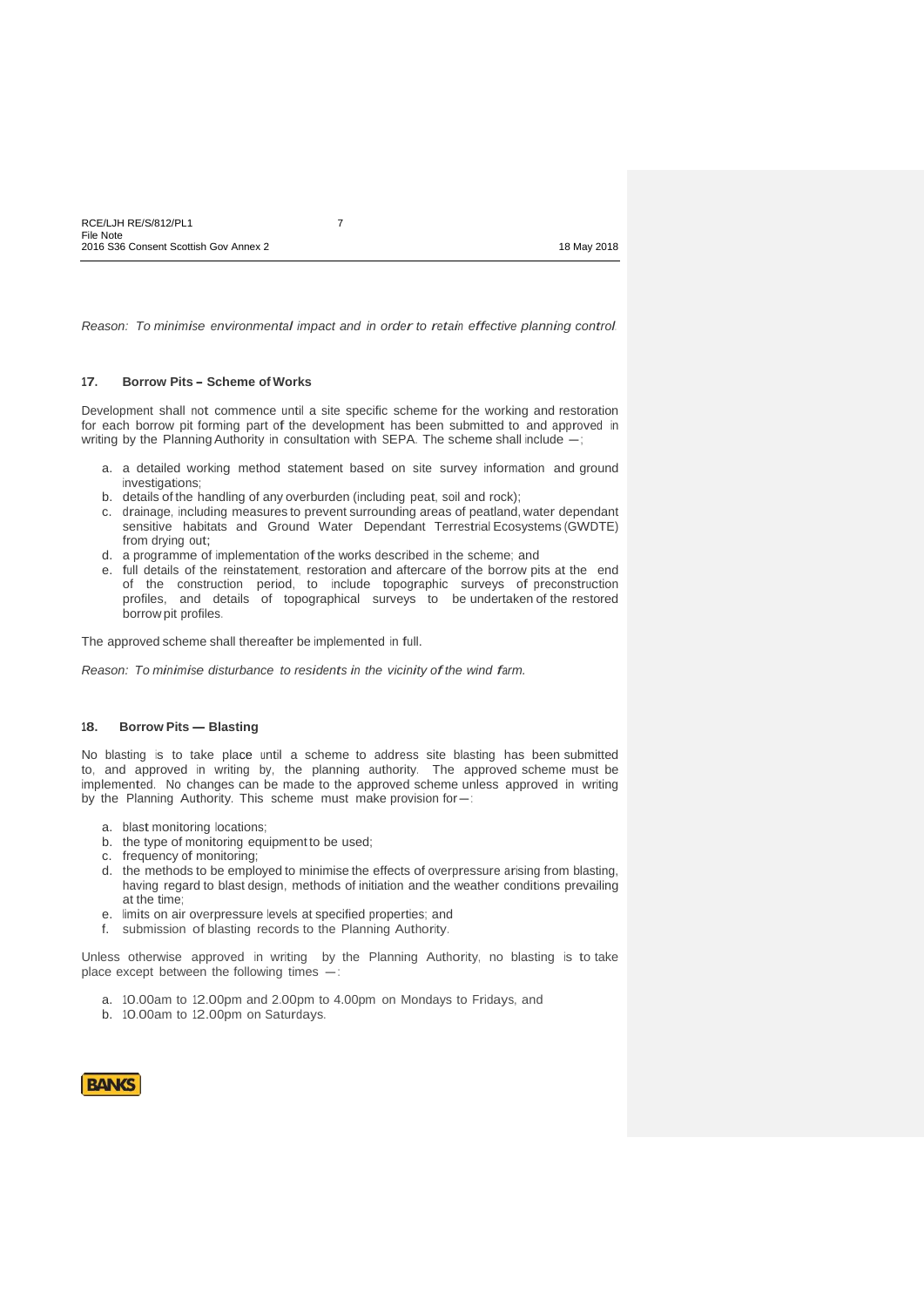| RCE/LJH RE/S/812/PL1                  |             |
|---------------------------------------|-------------|
| File Note                             |             |
| 2016 S36 Consent Scottish Gov Annex 2 | 18 May 2018 |

with no audible activity taking place on a Sunday or local or national bank holiday.

Ground vibration from blasting must not exceed a peak particle velocity of 6mm/second at the blast monitoring locations. The measurement is to be the maximum of three mutually perpendicular directions taken at the ground surface.

*Reason: To minimise disturbance to residents in the vicinity ofthe wind farm.*

#### **19. Borrow Pit- Operational noise**

In the event that Borrow Pits are operational the noise levels must be restricted to 65dB LA (1 hr) or background LA90 (1 hr) + 1 0dBA, whichever is the greater, and any general construction noise, which is ongoing simultaneously with the Borrow Pit operation, is to be considered as Borrow Pit noise.

*Reason: To minimise disturbance to residents in the vicinity ofthe wind farm.*

# **20. Environmental Clerk of Works**

Development shall not commence until the Planning Authority has approved in writing Development shall not commented until the Planning Authority has approved in whiting<br>an independent Environmental Clerk of Works (ECoW) in consultation with SNH and<br>SEPA, and the terms of appointment of that ECoW. The term

- a. impose a duty to monitor compliance with the ecological and hydrological commitments provided in the environmental statement and other information lodged in support of the application, the Construction and Environmental Management Plan and the Habitat Management Plan approved in accordance with conditions 23 and 367,] and other plans approved in terms of condition 26 ("the ECoW works");
- b. require the ECoW to report to the Company's nominated construction project manager any incidences of non-compliance with the ECoW works at the earliest practical opportunity;
- c. require the ECoW to submit a monthly report to the Planning Authority summarising works undertaken on site; and
- d. require the ECoW to report to the Planning Authority any incidences of noncompliance with the ECoW Works at the earliest practical opportunity.

An approved ECoW shall be appointed on the approved terms throughout the period from 3 months prior to Commencement of Development, throughout any period of construction activity and during any period of post construction restoration works approved in terms of condition 25 (post construction condition).

*Reason: To ensure compliance with all commitments made in the Environmental Statement and in order to retain effective planning control.*



: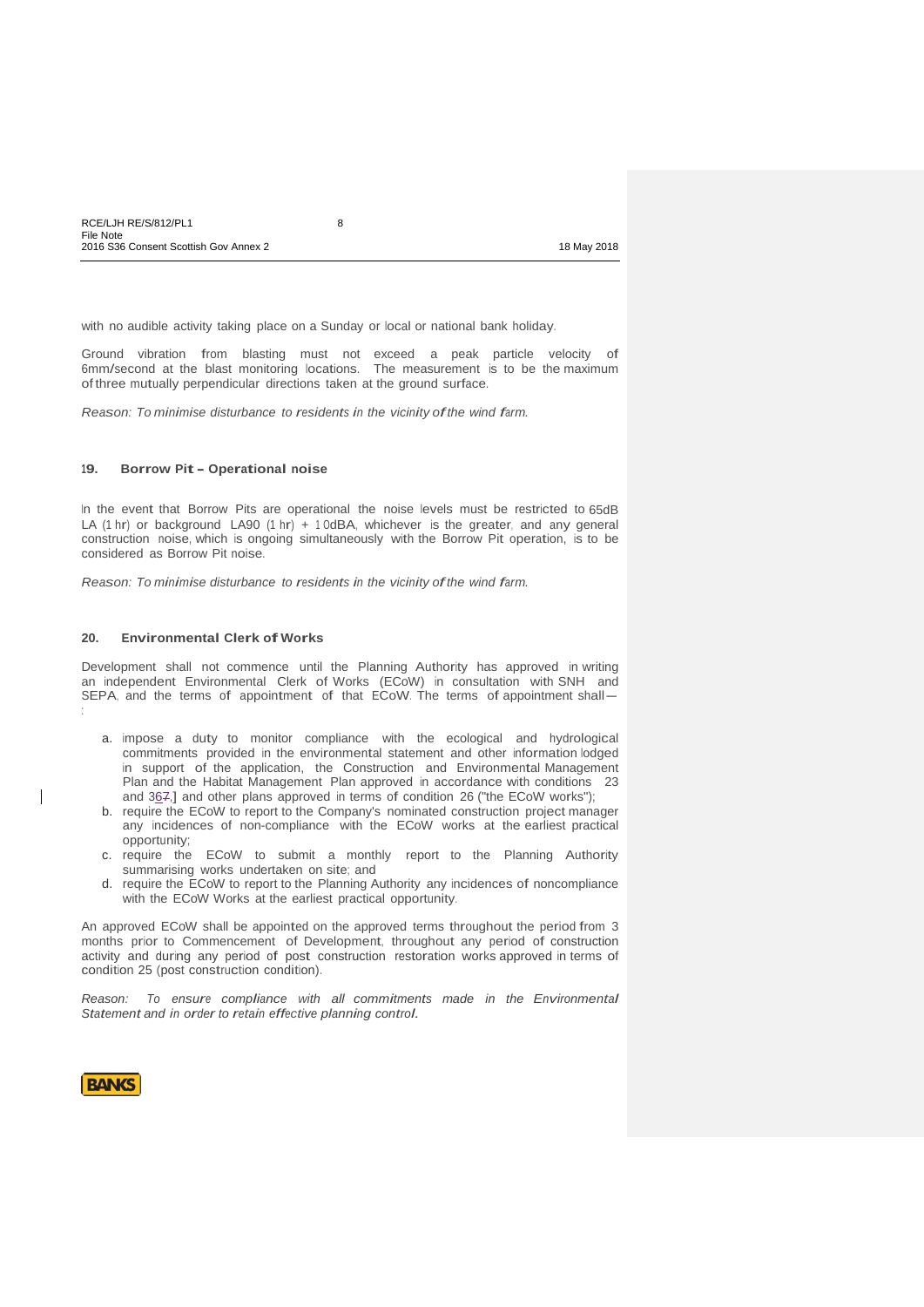# **21. Environmental Clerk ofWorks Decommissioning**

No later than 3 months prior to decommissioning of the development or the expiration of this consent (whichever is the earlier), the Company shall submit details of the terms of appointment by the Company of an independent ECoW throughout the decommissioning, restoration and aftercare phases of the development to the Planning Authority for approval in consultation with SNH and SEPA. The ECoW shall be appointed on the approved terms throughout the decommissioning, restoration and aftercare phases of the development.

*Reason: To ensure compliance with all commitments made in the Environmental Statement and in order to retain effective planning control.*

## **22. Otter Protection Plan**

No work shall be undertaken within a 30m buffer zone surrounding the otter layup area located within Auchingilloch Glen as shown on the Otter Buffer Plan Ref; - HJBffA812/127).

*Reason: To minimise adverse impacts on protected species.*

# **23. Construction Method Statement**

Development shall not commence until a Construction Method Statement (CMS) has been submitted to and approved by the Planning Authority in consultation with SEPA and SNH. The CMS, which must incorporate good practice methods from the Scottish and UK wind farm industry to ensure that environmental impacts are reduced and incorporate all the mitigation measures identified in the Environmental Statements (ES), must be submitted no less than two months prior to the commencement of the development unless the Planning Authority agrees otherwise. Thereafter, all the measures described in the approved Planning Authority agrees otherwise. Thereafter, all the measures described in the approved CMS must be implemented. The method statement must include, but is not limited to, the following-;

- a. a plan of the construction operations at an appropriate scale;
- b. a plan to an appropriate scale showing the location of any contractor's site compound and lay down areas required temporarily in connection with the construction of the development;
- c. a method of defining track route and location (track corridors should be pegged out 500 - 1000m in advance of operations);
- d. track design approach;
- e. maps of tracks indicating double and single tracks and position of passing places; f. the full extent of any anticipated track footprint, including the extent of
- supporting 'geogrid' below road stone and cabling at the edges of the track;

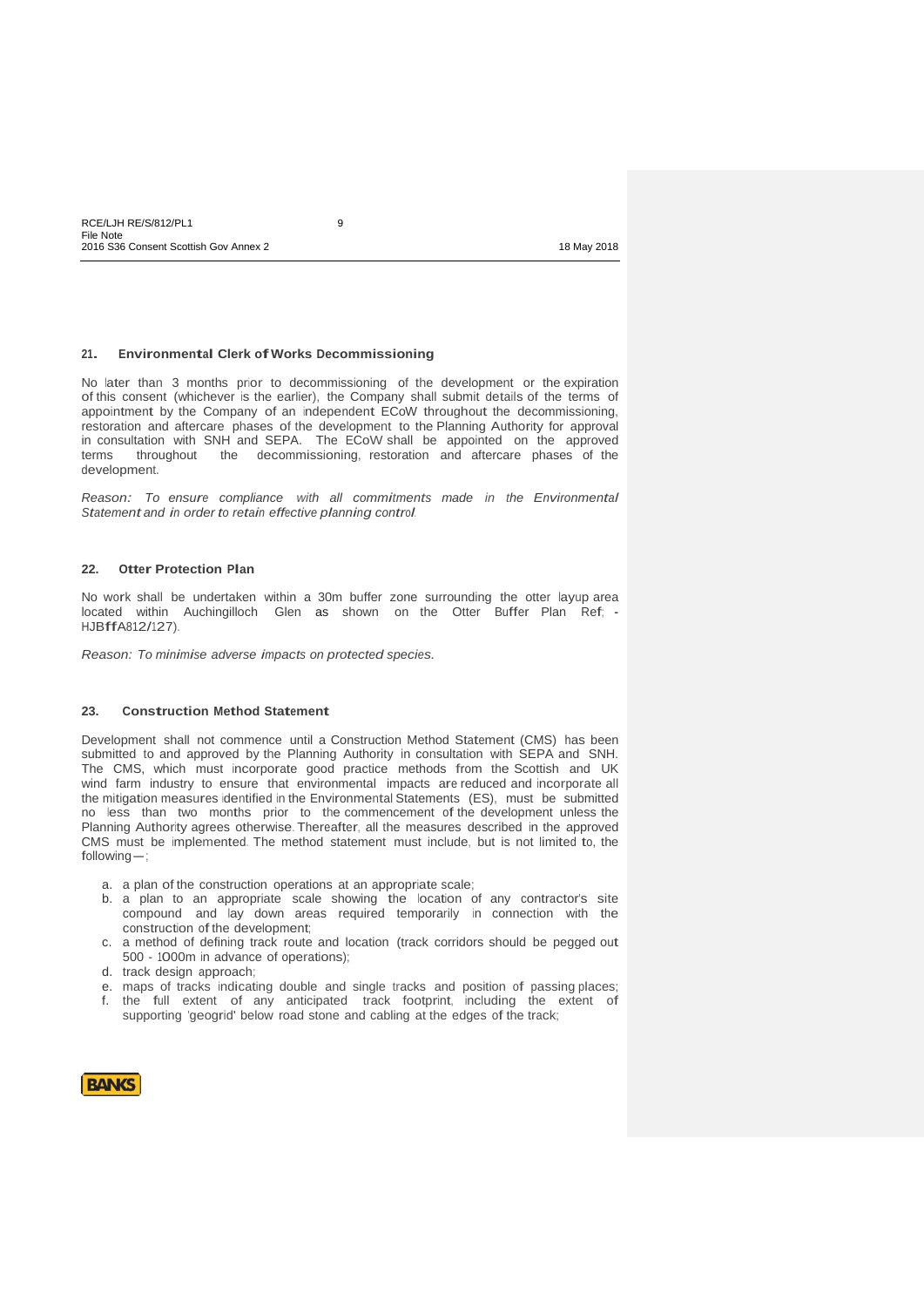- g. details of track construction, floating track construction over peat more than <sup>1</sup> m deep and gradients of 1: 10 or less steep; details of track construction for peat less than 1m deep, or on gradients steeper than 1:10, cross slopes or other ground unsuitable for floating roads;
- h. procedures to be followed when, during track construction, it becomes apparent that the chosen route is more unstable or sensitive than was previously concluded, including ceasing work until a solution is identified, informed with reference to advice from Ecological Clerk of Works (ECoW);
- i. details of peat soil stripping, storage and re-use. All soils stored on site must be in accordance with 883882;
- j. a management plan for minimising the emission of dust from the construction and operation of the development;
- k. evidence of compliance with the Planning Authority's Sustainable Drainage Systems design criteria guidance and inclusive sign off by the relevant parties carrying out the elements of work associated with the design criteria in appendices 1 to 4 of that design criteria guidance;
- l. a coloured plan showing the sustainable drainage apparatus serving the site together with the contact name and emergency telephone number of the party responsible for its future maintenance. Details of the future maintenance regime in accordance with the latest Construction (Design and Management) Regulations is to be provided on this drawing;
- m. measures to ensure stability during construction of turbines and infrastructure on peat;
- n. a surface water and groundwater management plan, including a description of and measures to mitigate impact on surface water courses and the hydrology;
- o. provision that watercourse crossings should be kept to a minimum to ensure they do not adversely impact on natural flow pathways. These crossings must be appropriately sized and overland flow routes must be provided in the event of culvert blockage;
- p. measures to be taken to ensure that the work does not cause mud, silt, or concrete to be washed away either during the construction stage or as a result of subsequent erosion. Where possible construction works must avoid road construction during high periods of high rainfall;
- q. timing and extent of any necessary re-instatement;
- r. details of the site security gate, wheel wash facility and site entrance hardstanding including measures to ensure all work associated with construction of the access gate, access bellmouth (with associated abnormal load over run area) and wheel wash facility shall be implemented on site prior to commencement of any internal site works;
- s. details of waste management, including recovery and reuse of waste;
- t. details identifying the location of Scottish Water assets and measures to be taken for pollution prevention;
- u. measures to ensure the safety and protection of badgers, bats, black grouse and otters during the construction period;
- v. measures to ensure that the development site shall not be illuminated by lighting unless –
	- the planning authority has given prior written approval;
	- lighting is required during working hours which has been approved by the planning authority, or;

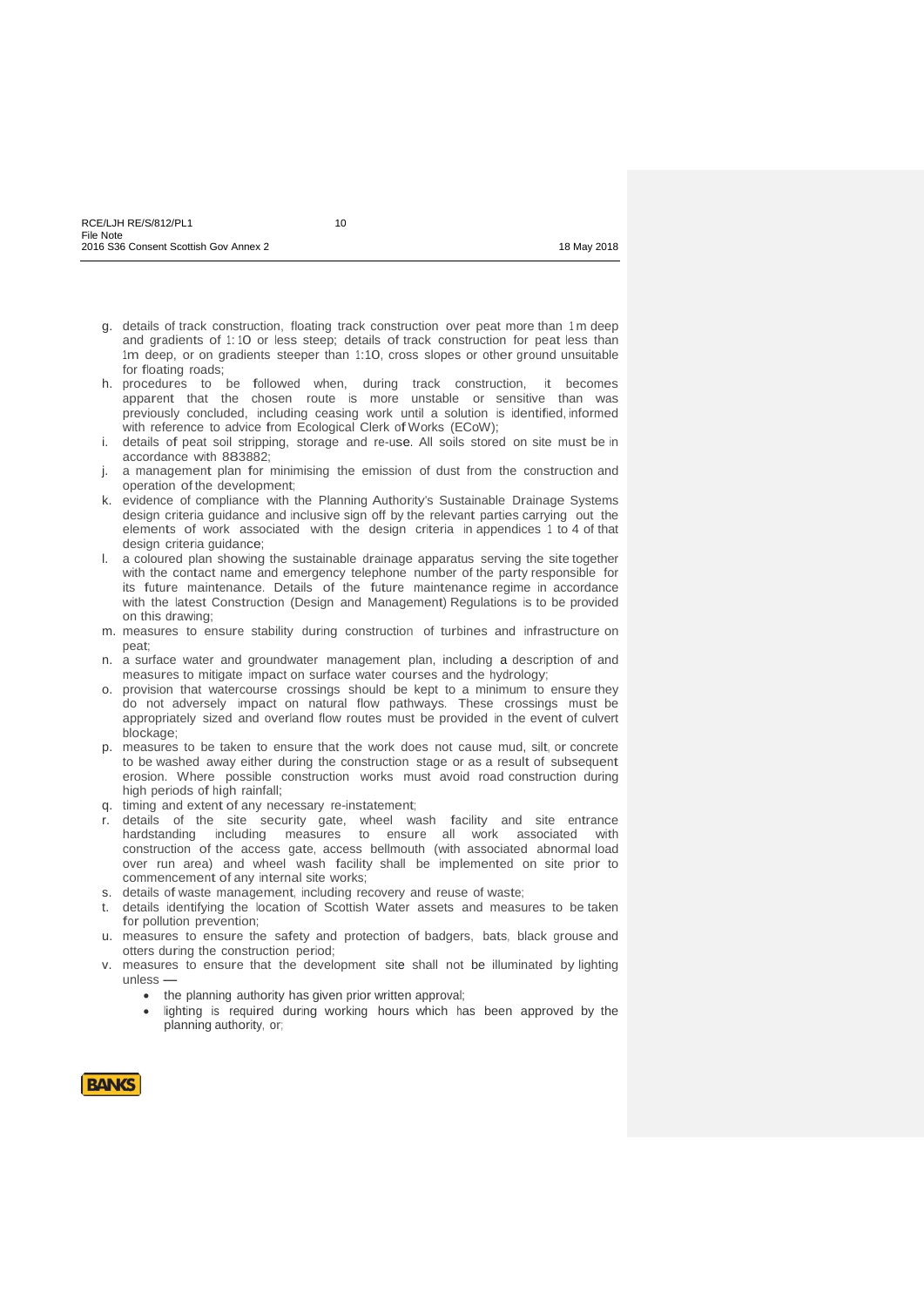an emergency requires the provision of lighting.

w. details of plant warning devices - including that no fixed or mobile plant used within the site during the construction period shall incorporate bleeping type warning devices that are audible at any noise sensitive receptor. Efficient silencers shall be fitted to, used and maintained in accordance with manufacturers' instructions on all vehicles, plant and machinery used on the development site.

No changes to the approved CMS shall take place unless with the prior written approval of the Planning Authority.

*Reason: To ensure compliance with all commitments made in the Environmental Statement and in orderto retain effective planning control.*

# **24. Statutory Undertakers' Apparatus**

The Company is responsible for any alterations required to statutory undertakers' apparatus. Where work is being carried out in the vicinity of an overhead line it must be in accordance with Health & Safety Guidance Note GS6 "Avoidance of Danger from Overhead Lines".

*Reason: In the interests ofhealth and safety.*

#### **25. Post-construction**

A post-construction restoration/reinstatement plan shall be submitted for approval by the Planning Authority in consultation with SNH and SEPA. The plan shall include proposals for the working areas not required during the operation of the wind farm, including construction access tracks, borrow pits, construction compound, storage areas, laydown areas and other construction areas. Wherever possible, reinstatement is to be achieved by the careful use of turfs removed prior to construction works. The plan should include details of all seed mixes to be used for the reinstatement of vegetation. The approved plan shall be implemented to the satisfaction of the planning authority within 6 months of Final Commissioning of any part of the development unless otherwise agreed by the Planning Authority.

*Reason: In the interests ofamenity and in orderto retain effective planning control.*

#### **26. Environmental Management Plan**

Prior to commencement of Development an Environmental Management Plan (EMP) must be submitted for the approval of the Planning Authority in consultation with SEPA. The EMP must take account of SEPA's letters dated 28 November 2014, 28 April 2015, 3 June 2015 Finds take account of SEPA's letters dated 26 November 2014, 26 April 2015, 3 Julie 2015<br>and Scottish Government's Marine Scotland Science's letter dated 11 November 2015 and<br>must include -;

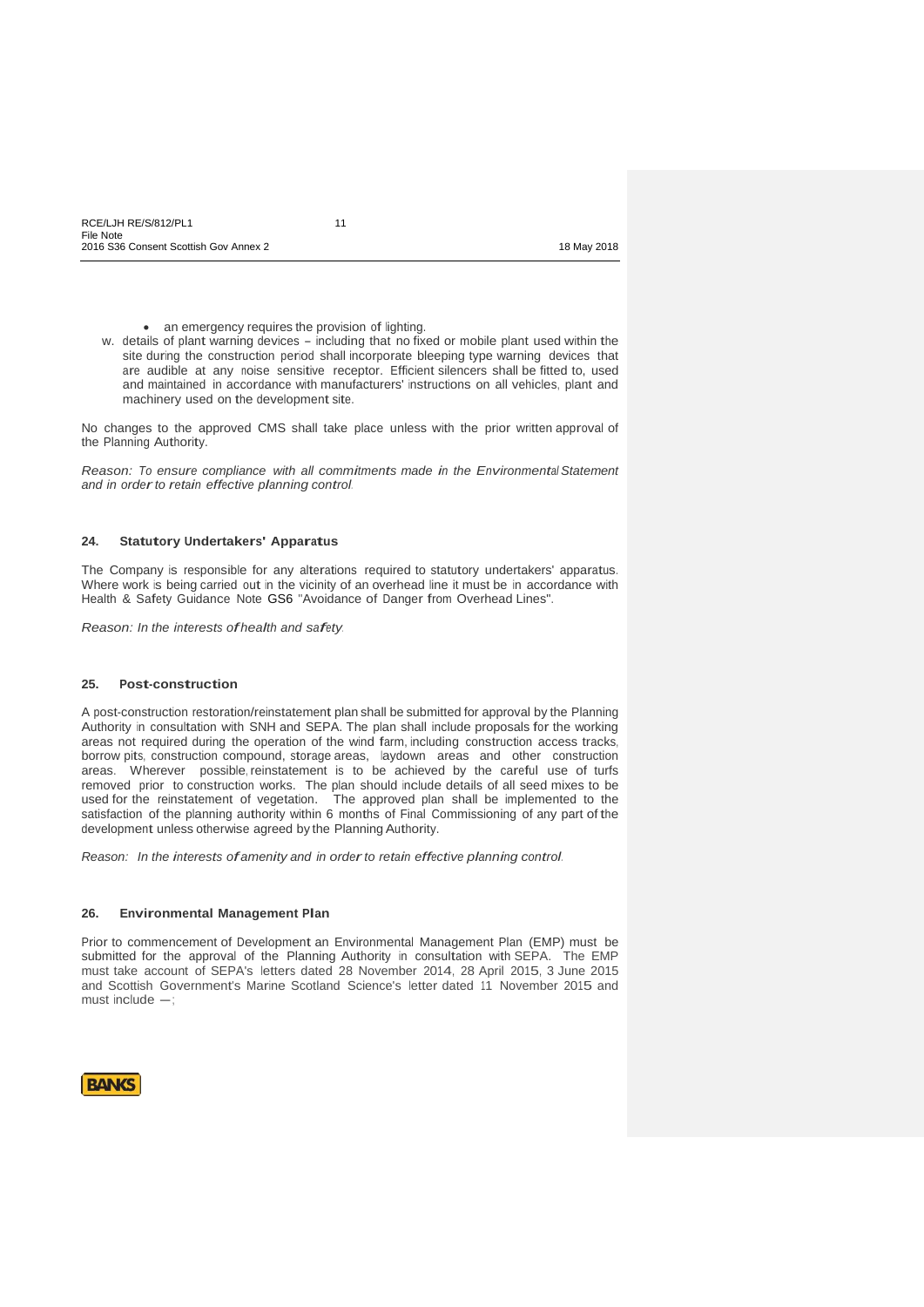- 
- a. water quality assessments (with baseline sampling at least 1 year prior to commencement of the development);
- b. biological assessments consisting of macro-invertebrate surveys over 2 seasons (autumn and spring) prior to, during and post construction;
- c. a mitigation plan for the protection of Ground Water Dependent Terrestrial Ecosystems (GWDTE);
- d. details of how micrositing will be implemented and controlled in relation to avoiding impacts on deep peat and GWDTEs.;
- e. mitigation measures detailed in the ES and the associated Construction Method Statement.

Thereafter the EMP must be implemented in full and in accordance with the timescales set out in the plan. No changes to the EMP shall take place unless they are with the prior written approval of the Planning Authority.

*Reason: To ensure compliance with all commitments made in the Environmental Statement and in orderto retain effective planning control.*

### **27. Construction work**

All construction work associated with the Development must be carried out in accordance with the current BS 5228, 'Noise control on construction and open sites' and all audible construction activities shall be limited to -;

- Monday to Friday 7.00am to 7.00pm,
- Saturday 8.00am to 1.00pm;

with no audible activity taking place on <sup>a</sup> Sunday or local or national bank holiday. without prior written approval of the Planning Authority.

Outwith these hours, certain works, such as turbine erection, maintenance to turbines, emergency works, dust suppression and the testing of plant and equipment, are permitted so long as the noise associated with these works is not audible at any noise sensitive premises. The reception of materials or equipment, with the exception of turbine blades, nacelles and towers, is not permitted outwith of the stipulated hours.

*Reason: To minimise disturbance to residents in the vicinity ofthe wind farm.*

### **28. Noise**

1) The rating level of noise emissions from the combined effects of the wind turbines (including the application of any tonal penalty), when determined in accordance with the attached Guidance Notes, shall not exceed the values for the relevant integer wind speed set out in or derived from Tables 1 and 2 attached to these conditions, unless otherwise agreed in writing with the planning authority and:

**Commented [RE7]:** Have added in this caveat to allow for a change in circumstances during the operational lifetime of the wind farm, such as a property becoming financially involved or one of the neighbouring operational wind farms ceasing operation (with the additional 5 year operational period being sought for Kype Muir Extension and the lag in time to construction, Kype Muir which has an impact on the Kype Muir Extension noise limits could be decommissioned 8-10 years ahead of Kype Muir Extension).

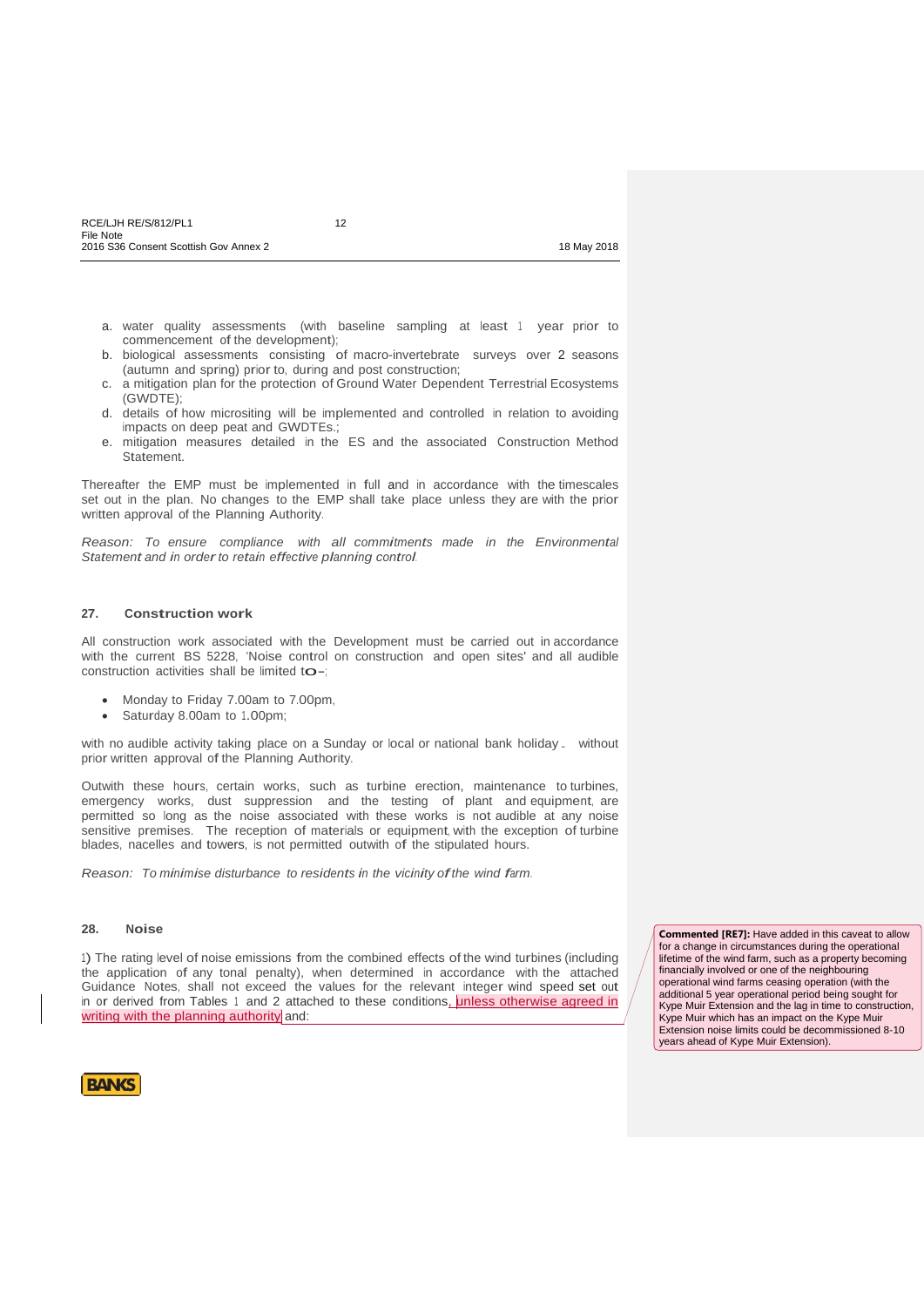A} Prior to the First Commissioning, the Company shall submit to the Planning Authority for written approval a list of proposed independent consultants who may undertake compliance measurements in accordance with this condition. Amendments to the list of approved consultants shall be made only with the prior written approval of the Planning Authority.

B) Within 21 days from receipt of a written request of the Planning Authority, following a complaint to it alleging noise disturbance at a dwelling, the Company shall, at its expense, employ an independent consultant approved, as per the list referenced at part A of this condition, by the Planning Authority to assess the level of noise immissions from the wind farm at the complainant's property (or a suitable alternative location agreed in writing with the Planning Authority) in accordance with the procedures described in the attached Guidance Notes. The written request from the Local Authority shall set out at least the date, time and location that the complaint relates to. Within 14 days of receipt of the written request of the Local Authority made under this paragraph (B), the Company shall provide the information relevant to the complaint logged in accordance with paragraph (H) to the Local Authority in the format set out in Guidance Note 1 (e}.

C) Where there is more than one property at a location specified in Tables 1 and 2 attached to this condition, the noise limits set for that location shall apply to all dwellings at that location. Where a dwelling to which a complaint is related is not identified by name or location in the Tables attached to these conditions, the Company shall submit to the Planning Authority for written approval proposed noise limits selected from those listed in the Tables to be adopted at the complainant's dwelling for compliance checking purposes. The proposed noise limits are to be those limits selected from the Tables specified for a listed location which the independent consultant considers as being likely to experience the most similar background noise environment to that experienced at the complainant's dwelling. The submission of the proposed noise limits to the Planning Authority shall include a written justification of the choice of the representative background noise environment provided by the independent consultant. The rating level of noise immissions resulting from the combined effects of the wind turbines when determined in accordance with the attached Guidance Notes shall not exceed the noise limits approved in writing by the Planning Authority for the complainant's dwelling.

D) Prior to the commencement of any measurements by the independent consultant to be undertaken in accordance with these conditions, the Company shall submit to the Planning Authority for written approval the proposed measurement location identified in accordance with the Guidance Notes where measurements for compliance checking purposes shall<br>be undertaken. Where the proposed measurement location is close to the wind turbines. Where the proposed measurement location is close to the wind turbines, rather than at the complainant's property (to improve the signal to noise ratio), then the Company's submission shall include a method to calculate the noise level from the wind turbines at the complainant's property based on the noise levels measured at the agreed location (the alternative method). Details of the alternative method together with any associated guidance notes deemed necessary, shall be submitted to and agreed in writing by the Planning Authority prior to the commencement of any measurements. Measurements to assess compliance with the noise limits set out in the Tables attached to these conditions or approved by the Planning Authority pursuant to paragraph (C) of this condition shall be undertaken at the measurement location approved in writing by the Planning Authority.

E) Prior to the submission of the independent consultant's assessment of the rating level of noise immissions pursuant to paragraph (F) of this condition, the Company shall submit *to* the Planning Authority for written approval a proposed assessment protocol setting out the following:

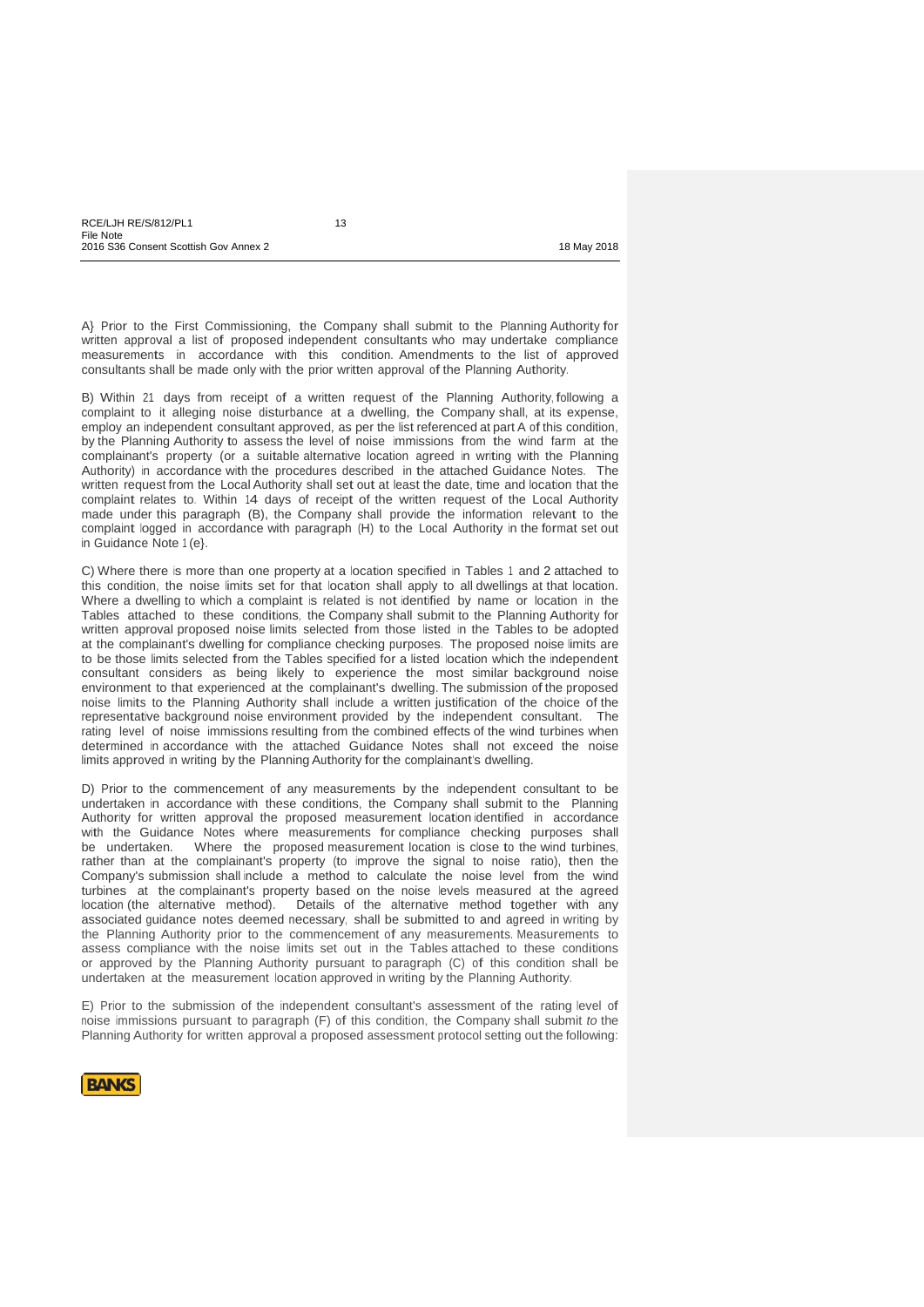i) the range of meteorological and operational conditions (the range of wind speeds, wind directions, power generation and times of day) to determine the assessment of rating level of noise immissions.

ii) a reasoned assessment as to whether the noise giving rise to the complaint contains or is likely to contain a tonal component. The proposed range of conditions shall be those which prevailed during times when the complainant alleges there was disturbance due to noise, having regard to the information provided in the written request of the Planning Authority under paragraph (8), and such others as the independent consultant considers necessary to fully assess the noise at the complainant's property. The assessment of the rating level of noise immissions shall be undertaken in accordance with the assessment protocol approved in writing by the Planning Authority and the attached Guidance Notes.

F) The Company shall provide to the Planning Authority the independent consultant's assessment of the rating level of noise immissions undertaken in accordance with the Guidance Notes within 2 months of the date of the written request of the Planning Authority made under paragraph (B) of this condition unless the time limit is extended in writing by the Planning Authority. The assessment shall include all data collected for the purposes of undertaking the compliance measurements, such data to be provided in the format set out in Guidance Note 1(e) of the Guidance Notes. The instrumentation used to undertake the measurements shall be calibrated in accordance with Guidance Note <sup>1</sup> (a) and certificates of calibration shall be submitted to the Planning Authority with the independent consultant's assessment of the rating level of noise immissions.

G) Where a further assessment of the rating level of noise immissions from the Development is required pursuant to Guidance Note 4(c) of the attached Guidance Notes, the Company shall submit a copy of the further assessment within <sup>21</sup> days of submission of the independent consultant's assessment pursuant to paragraph (F) above unless the time limit for the submission of the further assessment has been extended in writing by the PlanningAuthority.

H) The Company shall continuously log wind speed and direction at the permanent meteorological mast erected in accordance with this consent and shall continuously log power production, nacelle wind speed, nacelle wind direction and nacelle orientation at each wind turbine, all in accordance with Guidance Note <sup>1</sup> (d). The data from each turbine and the permanent meteorological mast shall be retained for a period of not less than 24 months. The Company shall provide this information in the format set out in Guidance note <sup>1</sup> (e) of the Guidance Notes to the Planning Authority on its request within 14 days of receipt in writing of such a request.

Note: For the purposes of this condition a "dwelling: is a building within the use of Class 9 of the Use Classes Order which lawfully exists or had planning permission at the date of this consent.

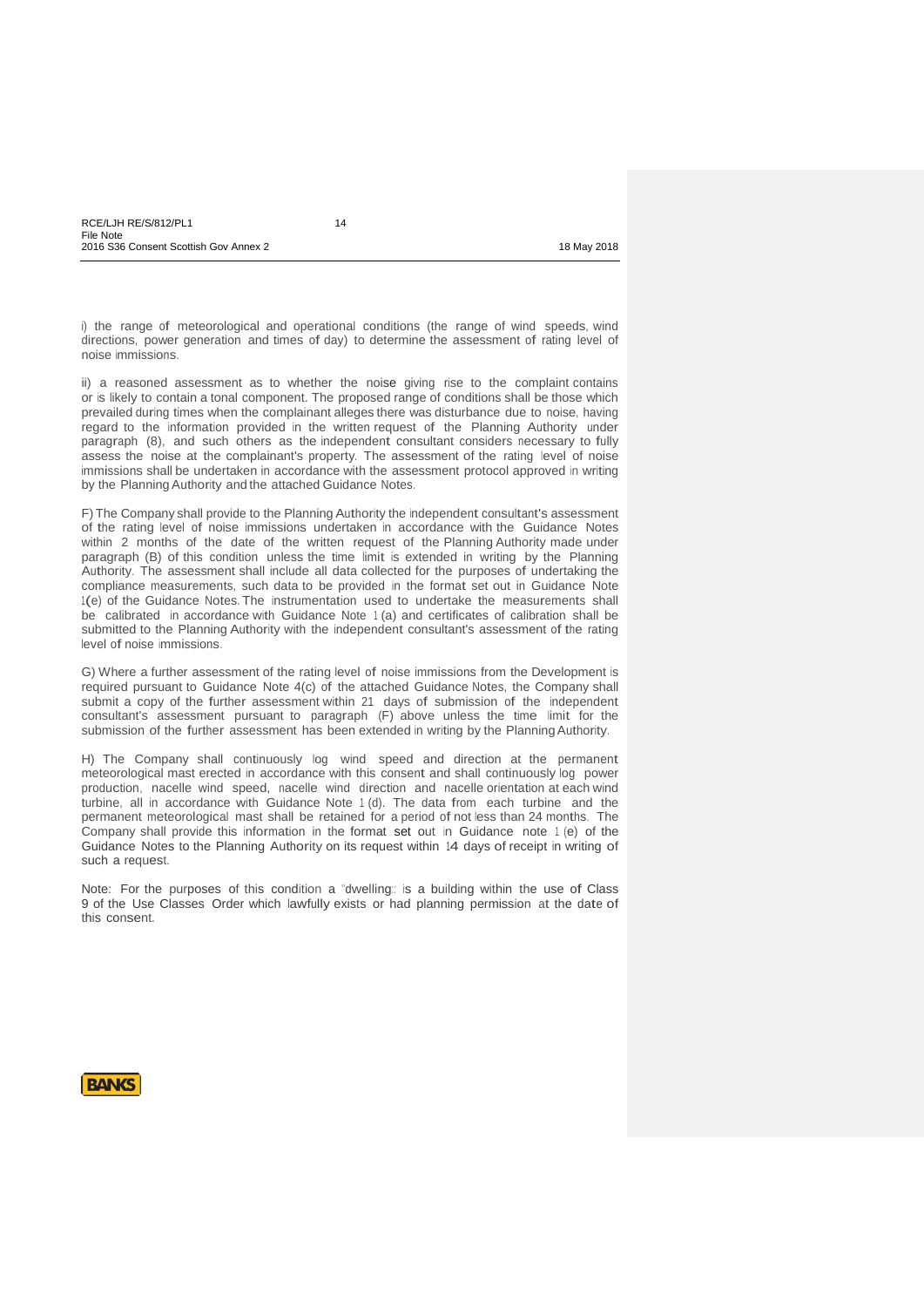$\mathbf{r}$ 

# Table 1 - Between 07:00 and 23:00 - Noise level dB LA90, 10-minute

**Commented [RE8]:** Have updated tables to reflect the new noise limits related to the taller hub heights

| (easting,<br>northing<br>Location<br>grid<br><del>livitimiy</del> | Standardised wind spend at 10 metres height (m/s) within the site averaged over 10-minute periods |              |    |              |              |    |    |    |    |    |    |    |
|-------------------------------------------------------------------|---------------------------------------------------------------------------------------------------|--------------|----|--------------|--------------|----|----|----|----|----|----|----|
| coordinates                                                       | 4                                                                                                 | 2            | 3  | 4            | 5            | 6  | 7  | 8  | 9  | 40 | 44 | 42 |
|                                                                   | <b>LA90 Decibel Levels</b>                                                                        |              |    |              |              |    |    |    |    |    |    |    |
| High Dykes (266884, 638686)                                       | 30                                                                                                | 30           | 30 | 30           | 30           | 30 | 30 | 30 | 32 | 34 | 37 | 39 |
| Gainerhill Cottages (267568, 639679)                              | 30                                                                                                | 30           | 30 | 30           | 30           | 30 | 33 | 36 | 39 | 42 | 45 | 47 |
| Hawkwood Farm (268548, 639523)                                    | 30                                                                                                | 30           | 30 | 30           | 30           | 34 | 33 | 36 | 39 | 44 | 44 | 47 |
| Lambhill Steadings (269623, 639718)                               | 35                                                                                                | 35           | 35 | 35           | 35           | 35 | 35 | 35 | 35 | 37 | 40 | 43 |
| Kype Lodge (273490, 638643)                                       | $\frac{20}{20}$                                                                                   | $30^{\circ}$ | 30 | $30^{\circ}$ | $30^{\circ}$ | 30 | 30 | 30 | 33 | 37 | 44 | 44 |
| Burnside (266621, 638321)                                         | 30                                                                                                | 30           | 30 | 30           | 30           | 30 | 34 | 33 | 35 | 37 | 38 | 40 |
| Glengavel House (266428, 635185)                                  | 30                                                                                                | 30           | 30 | 30           | 30           | 30 | 30 | 33 | 36 | 39 | 43 | 47 |
| Hamilton Drive (265800, 637427)                                   | 30                                                                                                | 30           | 30 | $30^{\circ}$ | 30           | 30 | 32 | 34 | 36 | 37 | 39 | 44 |
| Logan Farm (273922, 635259)                                       | 30                                                                                                | 30           | 30 | 30           | 30           | 30 | 30 | 30 | 33 | 37 | 44 | 44 |

| Standardised wind speed at 10 metres height (m/s) within<br>Location (easting, northing grid |                                          |                 |                       |                 |                 |                 |           |           |                |           |           |                 |  |
|----------------------------------------------------------------------------------------------|------------------------------------------|-----------------|-----------------------|-----------------|-----------------|-----------------|-----------|-----------|----------------|-----------|-----------|-----------------|--|
| coordinates)                                                                                 | the site averaged over 10-minute periods |                 |                       |                 |                 |                 |           |           |                |           |           |                 |  |
|                                                                                              |                                          | 2               | 3                     | ₹               | <u>5</u>        | $6\overline{6}$ |           | <u>8</u>  | 9              | 10        | 11        | <u>12</u>       |  |
|                                                                                              | LA90                                     |                 | <b>Decibel Levels</b> |                 |                 |                 |           |           |                |           |           |                 |  |
| High Dykes (266884,638686)                                                                   | 30                                       | 30              | 30                    | 30              | 30              | 30              | 30        | 30        | 30             | 32        | 36        | 39              |  |
| <b>Gainerhill Cottages</b><br>(267568,639679)                                                | 30                                       | 30              | 30                    | 30              | 30              | 30              | 31        | 33        | 36             | 39        | 42        | 45              |  |
| Hawkwood Farm<br>(268548,639523)                                                             | 30                                       | 30              | 30                    | 30              | 30              | 30              | 31        | 33        | 36             | 39        | 42        | 46              |  |
| <b>Lambhill Steadings</b><br>(269623,639718)                                                 | 40                                       | <u>40</u>       | 40                    | 40              | 40              | $\overline{40}$ | 40        | 40        | <u>41</u>      | 42        | 48        | 54              |  |
| Kype Lodge (273490,638643)                                                                   | 35                                       | 35              | 35                    | 35              | 35              | 35              | 35        | 35        | 35             | 35        | 38        | $\overline{44}$ |  |
| Burnside (266621,638321)                                                                     | 30                                       | 30              | 30                    | 30              | 30              | 30              | 30        | 31        | 33             | 35        | 37        | <u>38</u>       |  |
| <b>Glengavel House</b><br>(266428, 635185)                                                   | 30                                       | 30              | 30                    | 30              | 30              | 30              | 30        | 30        | 33             | 36        | 39        | 43              |  |
| Hamilton Drive (265800,637427)                                                               | $\frac{30}{2}$                           | $\overline{30}$ | 30                    | $\overline{30}$ | $\overline{30}$ | $\overline{30}$ | <u>30</u> | <u>32</u> | $\frac{34}{5}$ | 36        | <u>37</u> | $\frac{39}{2}$  |  |
| Logan Farm (273922,635259)                                                                   | 40                                       | 40              | 40                    | 40              | $\overline{40}$ | $\frac{40}{5}$  | 40        | 40        | 40             | <u>44</u> | 48        | $\frac{54}{5}$  |  |
| Hazliebank (270045, 640953)                                                                  | 30                                       | 30              | 30                    | $\frac{30}{2}$  | 30              | 30              | 30        | 31        | 34             | 37        | 40        | $\frac{45}{5}$  |  |

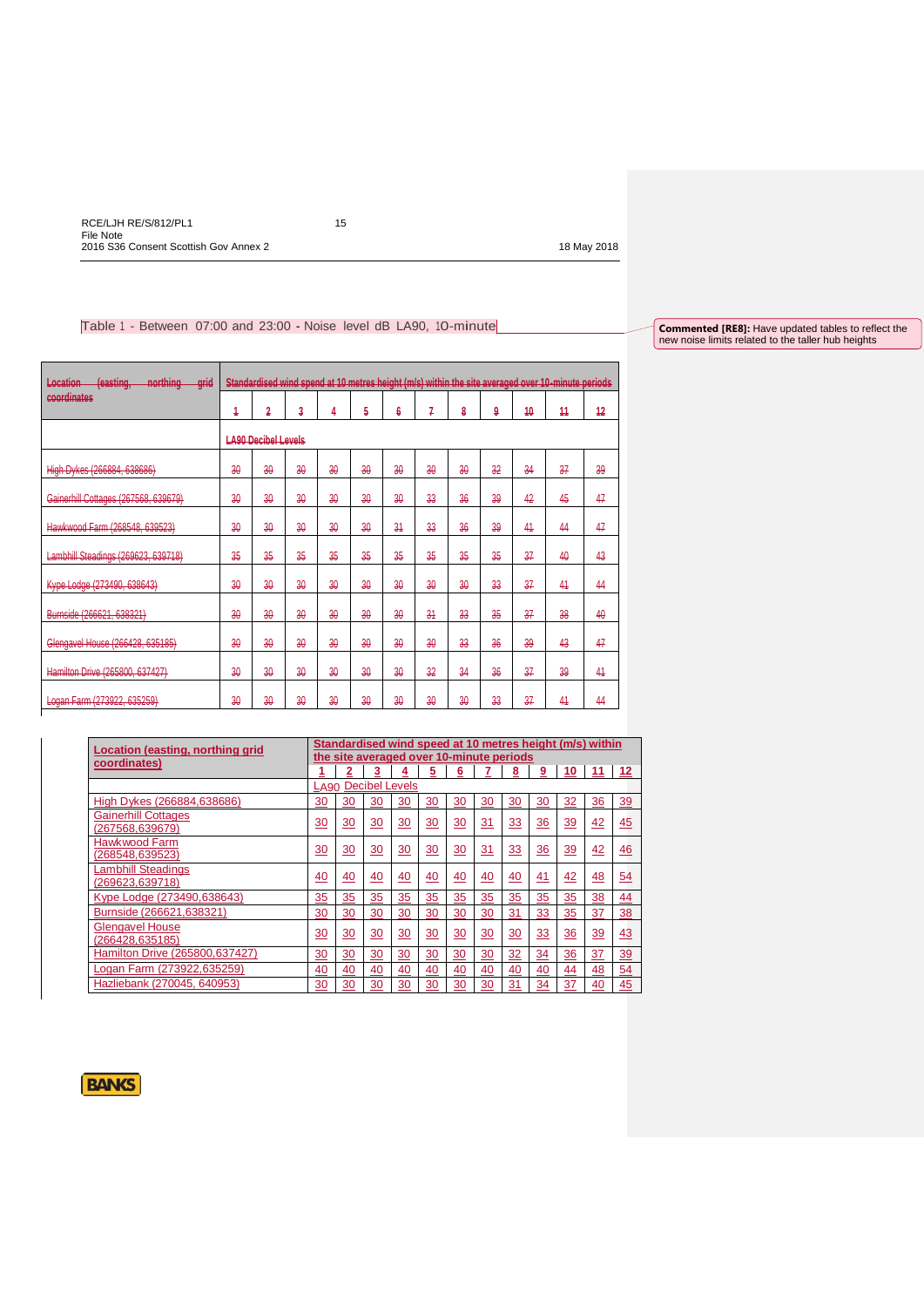Table 2 - Between 23:00 and 07:00 - Noise level dB LA9O, <sup>1</sup> O-minute

| <i>lageting</i><br>northing<br>Location<br>grid<br><b>CONTACT AND INCOME.</b><br>leannial i<br>moraning |                            |    |    |    |    |    |    |    |    |    | Standardised wind spend at 10 metres height (m/s) within the site averaged over 10-minute periods |    |
|---------------------------------------------------------------------------------------------------------|----------------------------|----|----|----|----|----|----|----|----|----|---------------------------------------------------------------------------------------------------|----|
| coordinates                                                                                             | 4                          | 2  | 3  | 4  | 5  | 6  | 7  | 8  | 9  | 40 | 44                                                                                                | 42 |
|                                                                                                         | <b>LA90 Decibel Levels</b> |    |    |    |    |    |    |    |    |    |                                                                                                   |    |
| High Dykes (266884, 638686)                                                                             | 33                         | 33 | 33 | 33 | 33 | 33 | 33 | 33 | 33 | 34 | 37                                                                                                | 40 |
| Gainerhill Cottages (267568, 639679)                                                                    | 33                         | 33 | 33 | 33 | 33 | 33 | 33 | 33 | 38 | 44 | 45                                                                                                | 47 |
| Hawkwood Farm (268548, 639523)                                                                          | 33                         | 33 | 33 | 33 | 33 | 33 | 33 | 34 | 36 | 39 | 42                                                                                                | 45 |
| Lambhill Steadings (269623, 639718)                                                                     | 35                         | 35 | 35 | 35 | 35 | 35 | 35 | 35 | 35 | 35 | 37                                                                                                | 39 |
| Kype Lodge (273490, 638643)                                                                             | 33                         | 33 | 33 | 33 | 33 | 33 | 33 | 33 | 33 | 35 | 39                                                                                                | 42 |
| Burnside (266621, 638321)                                                                               | 33                         | 33 | 33 | 33 | 33 | 33 | 33 | 33 | 33 | 36 | 38                                                                                                | 40 |
| Glengavel House (266428, 635185)                                                                        | 33                         | 33 | 33 | 33 | 33 | 33 | 33 | 33 | 33 | 34 | 36                                                                                                | 39 |
| Hamilton Drive (265800, 637427)                                                                         | 33                         | 33 | 33 | 33 | 33 | 33 | 33 | 33 | 33 | 36 | 39                                                                                                | 42 |
| Logan Farm (273922, 635259)                                                                             | 33                         | 33 | 33 | 33 | 33 | 33 | 33 | 33 | 33 | 35 | 39                                                                                                | 42 |

| Location (easting, northing grid<br>coordinates) |                |    |    |           |           |           |           | Standardised wind speed at 10 metres height (m/s)<br>within the site averaged over 10-minute periods |                |           |                |                |  |  |  |
|--------------------------------------------------|----------------|----|----|-----------|-----------|-----------|-----------|------------------------------------------------------------------------------------------------------|----------------|-----------|----------------|----------------|--|--|--|
|                                                  |                | 2  | 3  | 4         | 5         | 6         |           | 8                                                                                                    | 9              | 10        | 11             | 12             |  |  |  |
| High Dykes (266884,638686)                       | <u>33</u>      | 33 | 33 | <u>33</u> | <u>33</u> | <u>33</u> | 33        | <u>33</u>                                                                                            | <u>33</u>      | 33        | <u>36</u>      | 40             |  |  |  |
| <b>Gainerhill Cottages</b><br>(267568,639679)    | 33             | 33 | 33 | 33        | 33        | 33        | 33        | 33                                                                                                   | 34             | 38        | 41             | 43             |  |  |  |
| Hawkwood Farm<br>(268548,639523)                 | 33             | 33 | 33 | 33        | 33        | 33        | 33        | 33                                                                                                   | 34             | 38        | 41             | 45             |  |  |  |
| <b>Lambhill Steadings</b><br>(269623, 639718)    | 43             | 43 | 43 | 43        | 43        | 43        | 43        | 42                                                                                                   | 42             | 42        | 42             | 49             |  |  |  |
| Kype Lodge (273490,638643)                       | $\frac{35}{5}$ | 35 | 35 | 35        | 35        | 35        | 35        | $\overline{35}$                                                                                      | $\frac{35}{5}$ | 35        | 35             | $\frac{37}{2}$ |  |  |  |
| Burnside (266621,638321)                         | <u>33</u>      | 33 | 33 | 33        | 33        | <u>33</u> | <u>33</u> | <u>33</u>                                                                                            | 33             | <u>33</u> | $\frac{36}{5}$ | <u>38</u>      |  |  |  |
| <b>Glengavel House</b><br>(266428,635185)        | 33             | 33 | 33 | 33        | 33        | 33        | 33        | <u>33</u>                                                                                            | 33             | 33        | 34             | 36             |  |  |  |
| Hamilton Drive (265800,637427)                   | 33             | 33 | 33 | 33        | 33        | 33        | 33        | 33                                                                                                   | 33             | 33        | 36             | $\frac{39}{2}$ |  |  |  |
| Logan Farm (273922,635259)                       | 43             | 43 | 43 | 43        | 43        | 43        | 43        | 43                                                                                                   | 43             | 44        | 44             | 47             |  |  |  |
| Hazliebank (270045, 640953)                      | 33             | 33 | 33 | 33        | 33        | 33        | 33        | 33                                                                                                   | 33             | 35        | 38             | 41             |  |  |  |

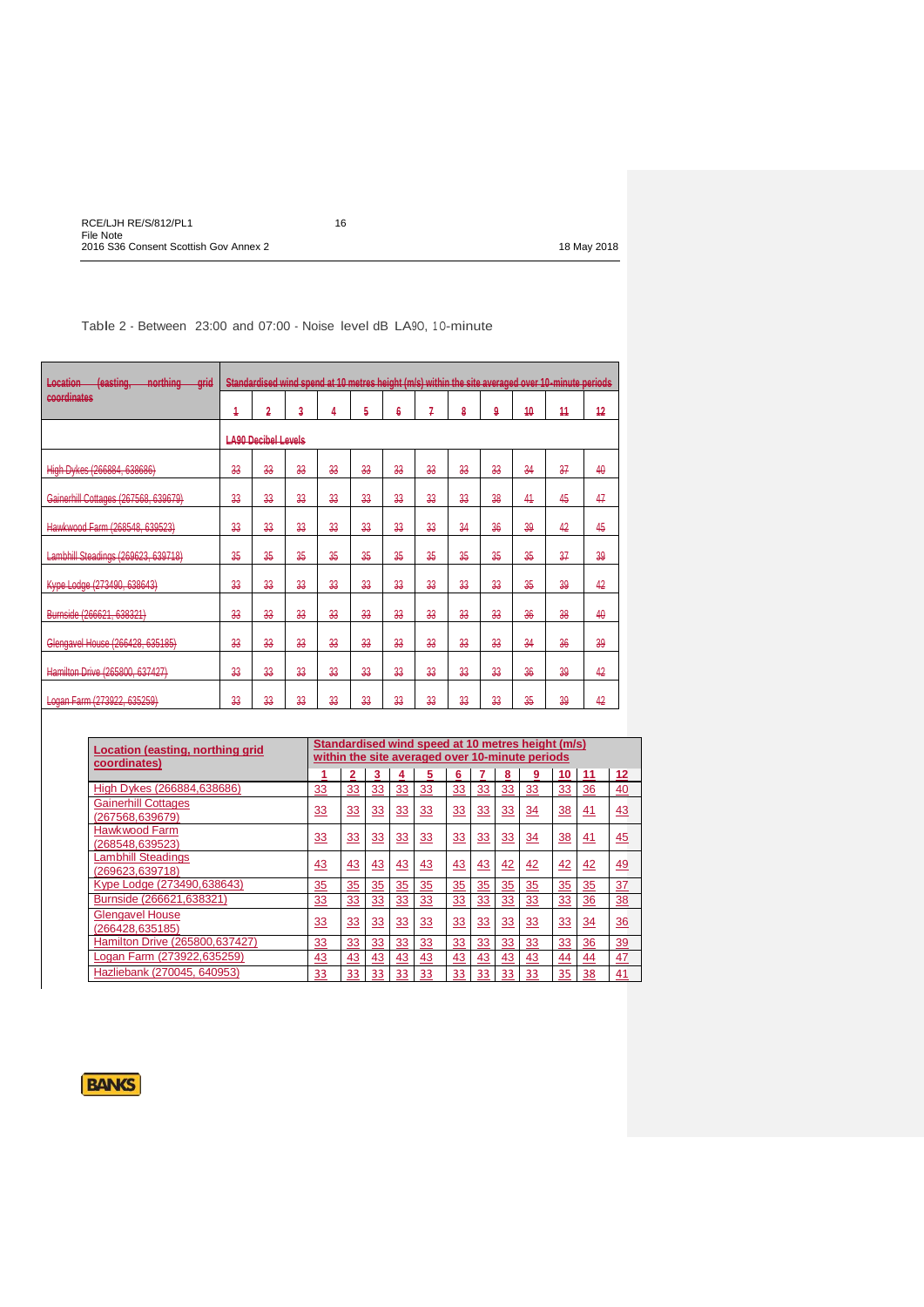| RCE/LJH RE/S/812/PL1                  |             |
|---------------------------------------|-------------|
| File Note                             |             |
| 2016 S36 Consent Scottish Gov Annex 2 | 18 May 2018 |

Note to Tables 1 & 2: The geographical coordinates references set out in these tables are provided for the purpose of identifying the general location of dwellings to which a given set of noise limits applies. The standardised wind speed at 10 metres height within the site refers to wind speed at 10 metres height derived from those measured at hub height, calculated in accordance with the method given in the Guidance Notes.

*Reason: To safeguard the noise amenity of local residents in accordance with ETSU-R-97.*

# **29. Traffic Management Plan**

Development shall not commence until a detailed Traffic Management Plan (TMP) has been approved in writing by the roads authority. The TMP must be produced in consultation with Roads and Transportation Services and Police Scotland and include a program indicating phasing of construction of the project. The TMP must include a travel plan to encourage less reliance on individual private car trips to the site for those personnel involved in construction activities on a routine basis and those attending through the course of site inspections and site meetings. The approved TMP must be complied with.

The Company shall notify the Planning Authority in writing, as soon as reasonably practical, of any changes in construction and decommissioning related activities where these will have an impact on the approved TMP. Any changes to the TMP must be approved in advance in writing by the Planning Authority, in consultation with Roads and Transportation Services and Police Scotland.

*Reason: In the interests ofroad safety.*

### **30. Site Access**

Development shall not commence until the road works upgrade programme required for abnormal loads (described at Chapter 13.52 of the ES), from the 8743 through Lambhill Road to the site entrance, has been completed to the Planning Authority's approval.

*Reason: In the interests ofroad safety.*

#### **301. Abnormal Load Route Assessment**

Development shall not commence until an Abnormal Load Route Assessment (ALRA) is undertaken and the report and any recommendations, including a programme for the implementation of the recommendations, are submitted to the Planning Authority, for written approval. The approved ALRA must thereafter be implemented.

Any requirements must be implemented prior to the delivery of the abnormal loads.



**Commented [RE9]:** The works to Lambhill Road have now been completed in relation to Kype Muir Wind Farm so this condition is no longer necessary.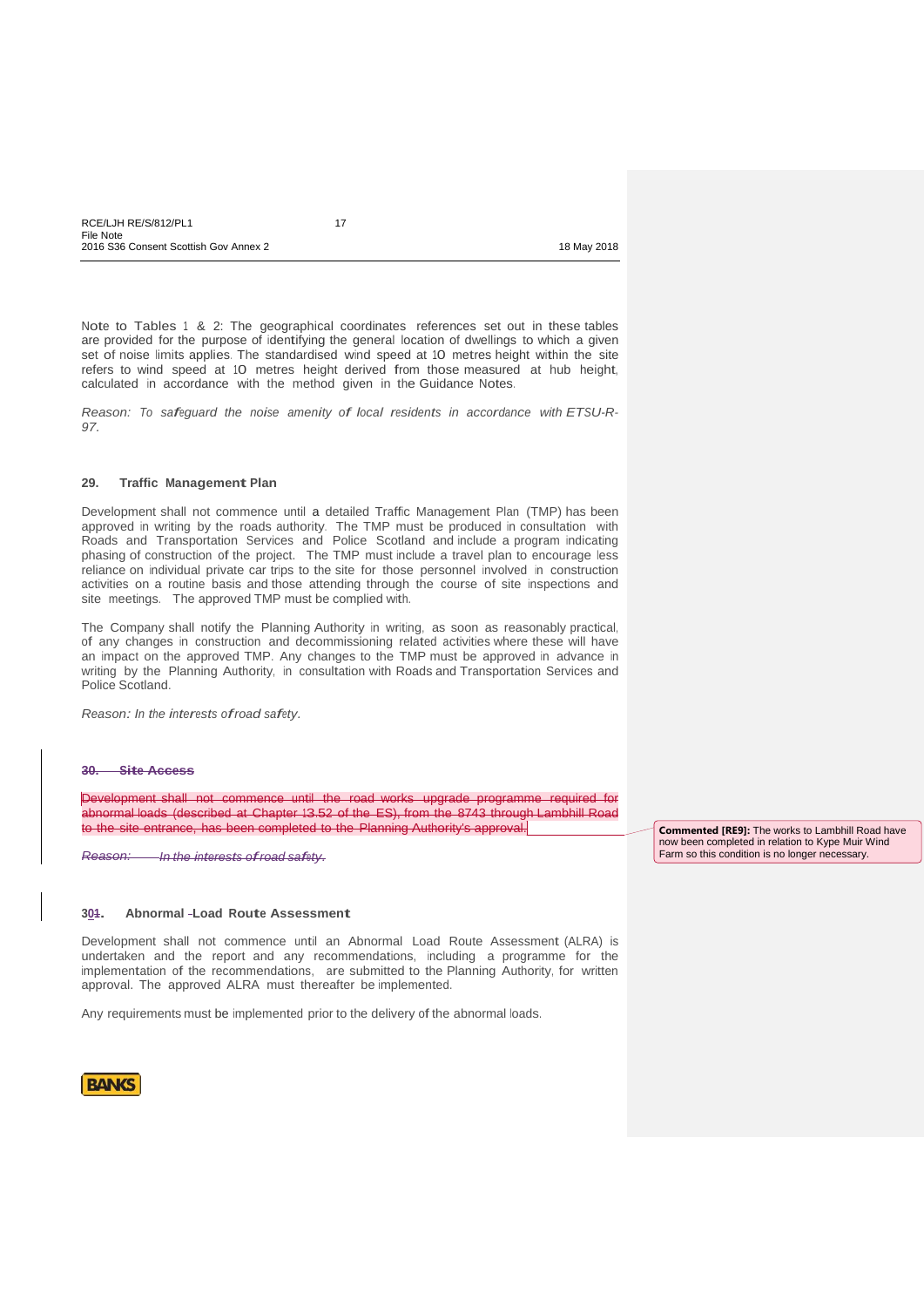*Reason: In the interests ofroad safety.*

#### **321. Abnormal Load Route Assessment**

All wind turbine components must be delivered to site in accordance with the approved TMP and Abnormal Load Route Assessment.

*Reason: In the interests* of*road safety.*

#### **323. Bridge Assessment**

Development shall not commence until Bridge Assessments, including a programme for any required remedial measures. have been submitted to, and approved in writing by, the Planning Authority for the bridges listed below. Any remedial works must be implemented in accordance with the approved programme.

(a) Cander (b) Glassford (c) Old Castle (d) Browns

These assessments must be carried out in accordance with the Design Manual for Roads and Bridges and must include the full Technical Approval process, the assessment, the assessment check appropriate to the category of structure, assessment certificate, assessment check certificate appropriate to the category of structure and preparation of the assessment report. Preliminary results must be submitted to the Planning Authority for approval before finalising the report.

*Reason: In the interests ofroad safety.*

#### **334. Bridge Assessment**

If a bridge has been assessed as not capable of carrying the proposed loads those loads must not cross the bridge until remedial measures have been approved in writing by the Planning Authority and implemented.

All remedial measures must be carried out in accordance with the Design Manual for Roads and Bridges and the relevant Eurocodes and must include the full Technical Approval process, the design, the design check appropriate to the category of structure, design certificate, the design check certificate appropriate to the category of structure and the procurement of the physical works through to completion on site. The Planning Authority are the Technical Approval Authority.

*Reason: In the interests ofroad safety.*

**354. Bridge Assessment**

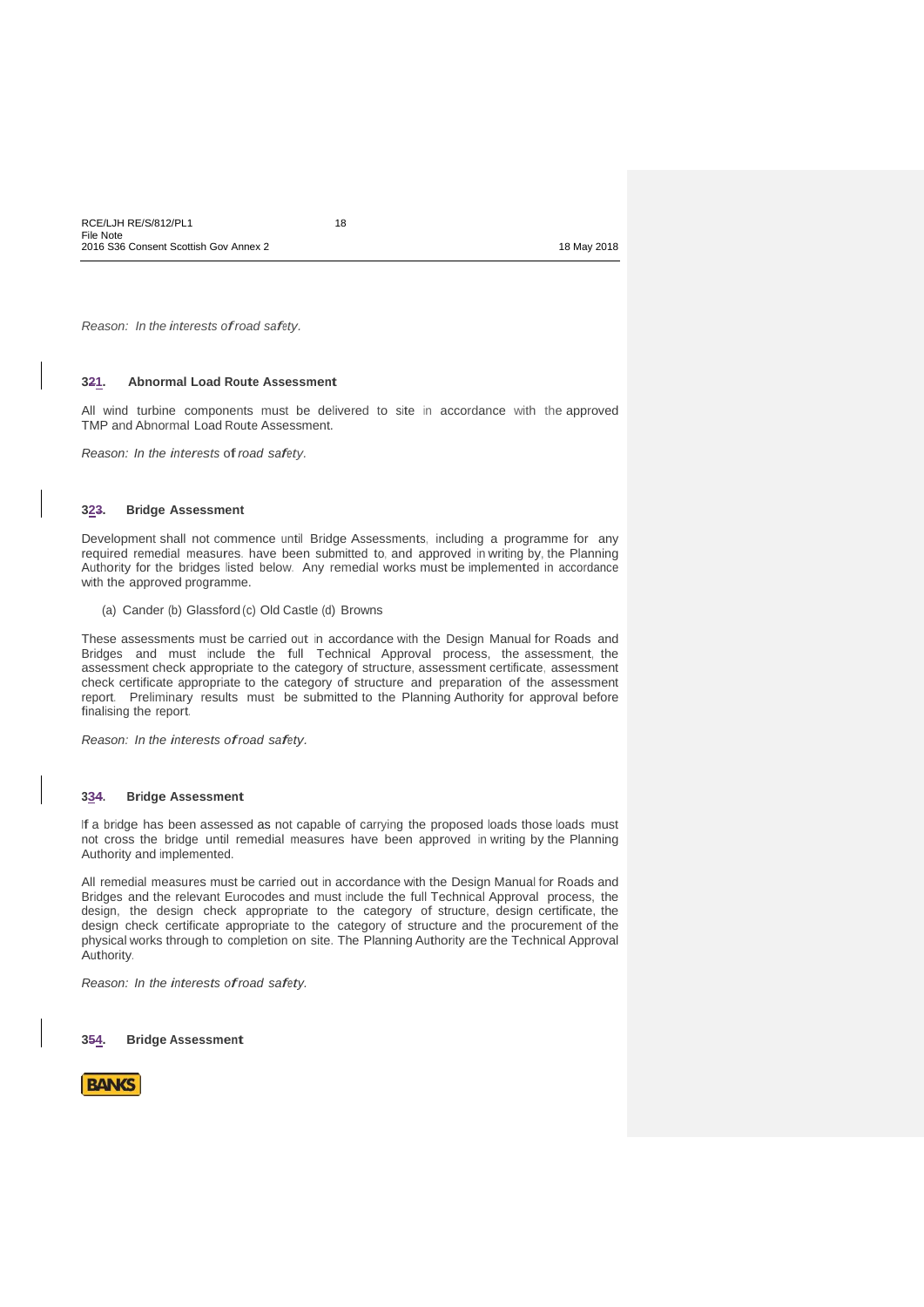All of the bridges on the proposed abnormal delivery route must be monitored for defects during the period that abnormal loads are transported in accordance with the Design Manual for Roads and Bridges, with Principal Inspections being carried out jointly between the Company and the Planning Authority on the occasions detailed below-;

- a. prior to the transportation of the first abnormal load identified in the Abnormal Road Route Assessment
- b. at four weekly intervals for the duration of the period of delivery of abnormal loads identified in the Abnormal Load Route Assessment
- c. after the transportation of the last abnormal load identified in the Abnormal Load Route Assessment

Following the first inspection a report must be prepared for each bridge and must include a full description of the condition of all the bridge elements before transportation of the first abnormal load. The type and extent of any defects must be clearly marked on drawings and supported by photographs. This report is to form the basis for the defects monitoring regime and must be updated after every inspection.

If, during an inspection, a defect is observed that gives the Planning Authority cause for concern, no further abnormal loads must cross the bridge until the issue has been resolved to the satisfaction of the Planning Authority.

*Reason: In the interests ofroad safety.*

### **356. Bridge Assessment**

Any proposals, including calculations for a bridge requiring to be overlaid with a steel plate or similar to ensure that the load exerted on the structure does not exceed that from normal construction and use vehicles must be forwarded to the Planning Authority for approval and the approved proposals must be implemented prior to abnormal loads being transported over the bridge.

Vehicles carrying abnormal loads must cross any such bridge at a maximum speed of 5mph. No braking, gear changing or manual steering of the rear trailer is permitted on the bridge. Only one vehicle carrying an abnormal load is permitted on the bridge at any one time. All reasonable steps must be taken to ensure that no other vehicle is on the bridge at the same time as the abnormal load.

*Reason: In the interests* of*road safety.*

#### **376. Habitat Management Plan**

At least 3 months prior to commencement of the Development-;

(a) the draft Habitat Management Plan (HMP) must be finalised and submitted to the Planning Authority for approval in consultation with SNH, SEPA and Forestry Commission Scotland.

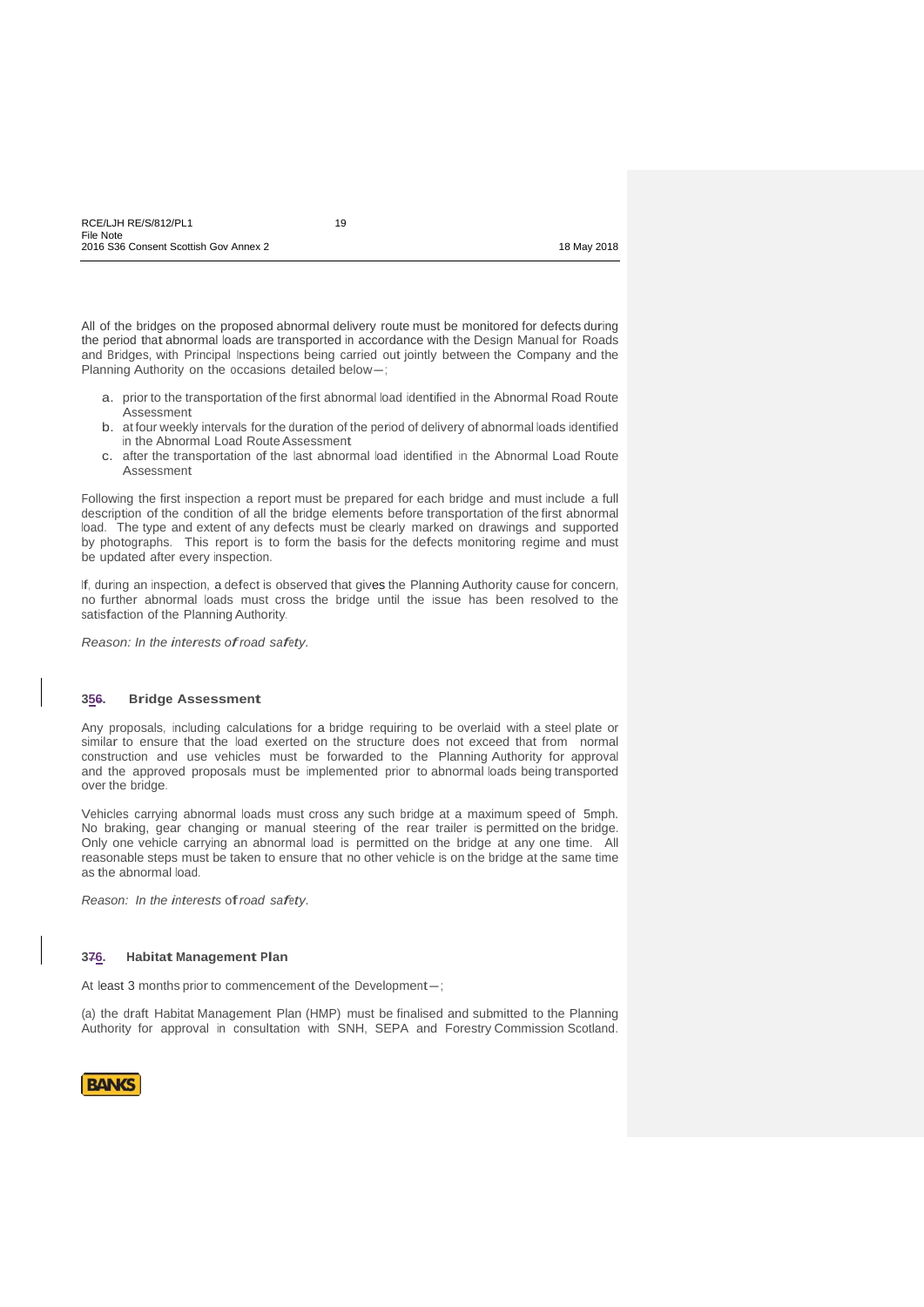The HMP shall set out proposed habitat management of the site during the period of construction, operation, decommissioning, restoration and aftercare of the site. and shall provide for the maintenance. monitoring and reporting of bog habitats and qualifying species associated with the Muirkirl< and North Lowther Uplands SPA on site. The HMP should be prepared in accordance with:

- SNH letter dated 8 April-2015 to help reduce potential collision risk to SPA hen harriers, and to monitor impacts, and explore reducing the extent of the Hen Harrier enhancement area proposed to the south of the site.
- SEPA letters dated 28 November 2014 and 3 June 2015 relating to forestry and habitat restoration
- RSPB letter dated 15 April 2015 relating to a programme of post construction bird monitoring to be agreed with RSPB and SNH
- (b) A Habitat Management Group (HMG) must be established to oversee the preparation and delivery of the HMP and to review and assess the results from ongoing monitoring and the HMG shall include representatives of South Lanarkshire Council, RSPB, SNH and Forestry Commission Scotland and shall have powers to make reasonable changes to the HMP necessary to deliver its agreed aims.
- (c) Notwithstanding the above:
	- Site clearance activities and where possible, construction must take place outwith the bird breeding season (March-July) inclusive unless otherwise approved in advance in writing by the Planning Authority in consultation with SNH.
	- The HMP is to operate for the full lifespan of the wind farm, including decommissioning.
	- The mitigation identified in the HMP must be fully implemented.
	- Surveillance and monitoring results of species and habitat must be carried out in accordance with the approved plan and submitted to the HMG.

The approved habitat management plan must include provision for regular monitoring and review to be undertaken to consider whether amendments are needed to better meet the habitat plan objectives. In particular, the approved habitat management plan must be updated to reflect ground condition surveys undertaken following construction and prior to the date of Final Commissioning and submitted to the Planning Authority for written approval in consultation with SNH, SEPA and Forestry Commission Scotland.

Unless otherwise agreed in advance in writing with the Planning Authority, the approved habitat management plan shall be implemented in full.

*Reason: To ensure compliance with all commitments made in the Environmental Statement and in order to retain effective planning control.*

#### **387. Access Management Plan**

No development shall commence until a detailed Access Management Plan (AMP) has been submitted to, and approved in writing by, the Planning Authority. The AMP shall be produced in consultation with the local authority's Countryside and Greenspace Services and



**Commented [RE10]:** References may need updated to reflect consultation responses received in relation to the variation application.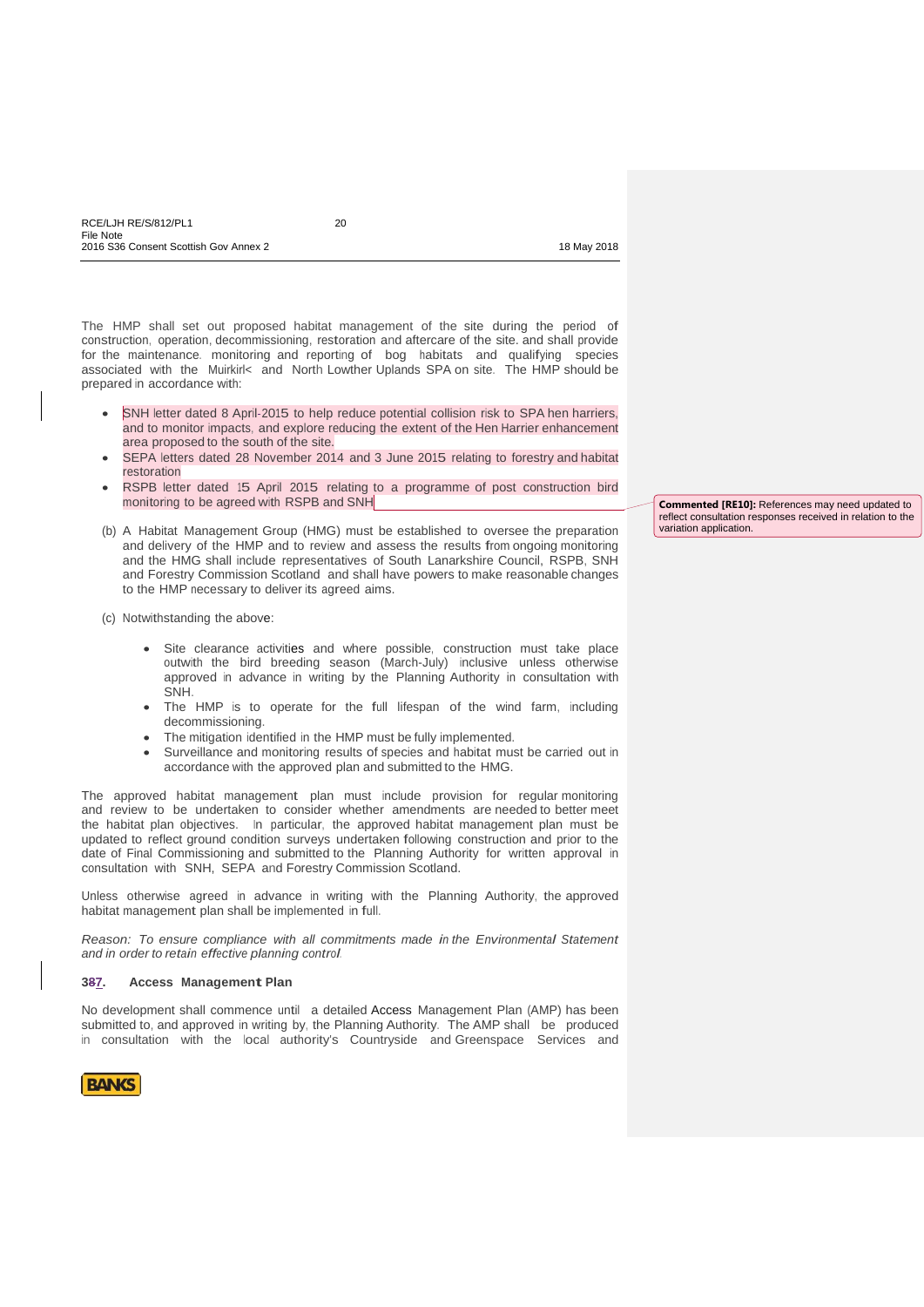a programme of community consultation shall be undertaken on a draft AMP. Proposals shall incorporate and identify the local authority's Core Path and Wider Network and provide signage where the network identifies links. The approved AMP must be implemented in full within the timescales set out.

*Reason: In the interests ofamenity and in orderto retain effective planning control.*

# **398. Programme of Archaeological Works**

At least 1 month prior to commencement of the Development the Company must have secured the implementation of a programme of archaeological works in accordance with a written scheme of investigation. The written scheme must have been agreed to by the West of Scotland Archaeology Service and approved by the Planning Authority. Thereafter the programme of archaeological works must be fully implemented and all recording and recovery of archaeological resources within the site must be carried out to the satisfaction of the Planning Authority in agreement with the West of Scotland Archaeology Service.

*Reason: To minimise adverse impacts on archaeology on site to ensure development conforms to Environmental Statement.*

### **3940. Replanting of Forestry**

Development shall not commence until a woodland planting scheme to compensate for the removal of a maximum of 82134 hectares of existing woodland ("the Replanting Scheme") has been submitted to, and approved in writing by, the Planning Authority in consultation with Forestry Commission Scotland.

The Replanting Scheme must comply with the requirements set out in the UK Forestry Standard (Forestry Commission, 2011. ISBN 978-0-85538-830-0) and the guidelines to which it refers, or such replacement standard as may be in place at the time of submission of the Replanting Scheme for approval. The replanting Scheme must include-;

- a. details of the location of the area to be planted;
- b. details of land owners and occupiers of the land to be planted;
- c. the nature, design and specification of the proposed woodland to be planted;
- d. details of all consents required for delivery of the Replanting Scheme and timescales within which each will be obtained;
- e. the phasing and associated timescales for implementing the Replanting Scheme;
- f. proposals for the maintenance and establishment of the Replanting Scheme, including annual checks, replacement planting, fencing, ground preparation and drainage; and
- g. proposals for reporting to the Planning Authority on compliance with timescales for obtaining the necessary consents and thereafter implementation of the Replanting Scheme.

**Commented [RE11]:** Updated total felling figure as a result of the proposed development.

As per the original condition have proposed the total felling figure for the proposed development is used as the actual felling figures will only be finalised postconsent once the turbines are selected, and the HMP is currently only in draft form. It will not be until postconsent that this is finalised and the exact on-site replanting and habitat areas will be agreed.

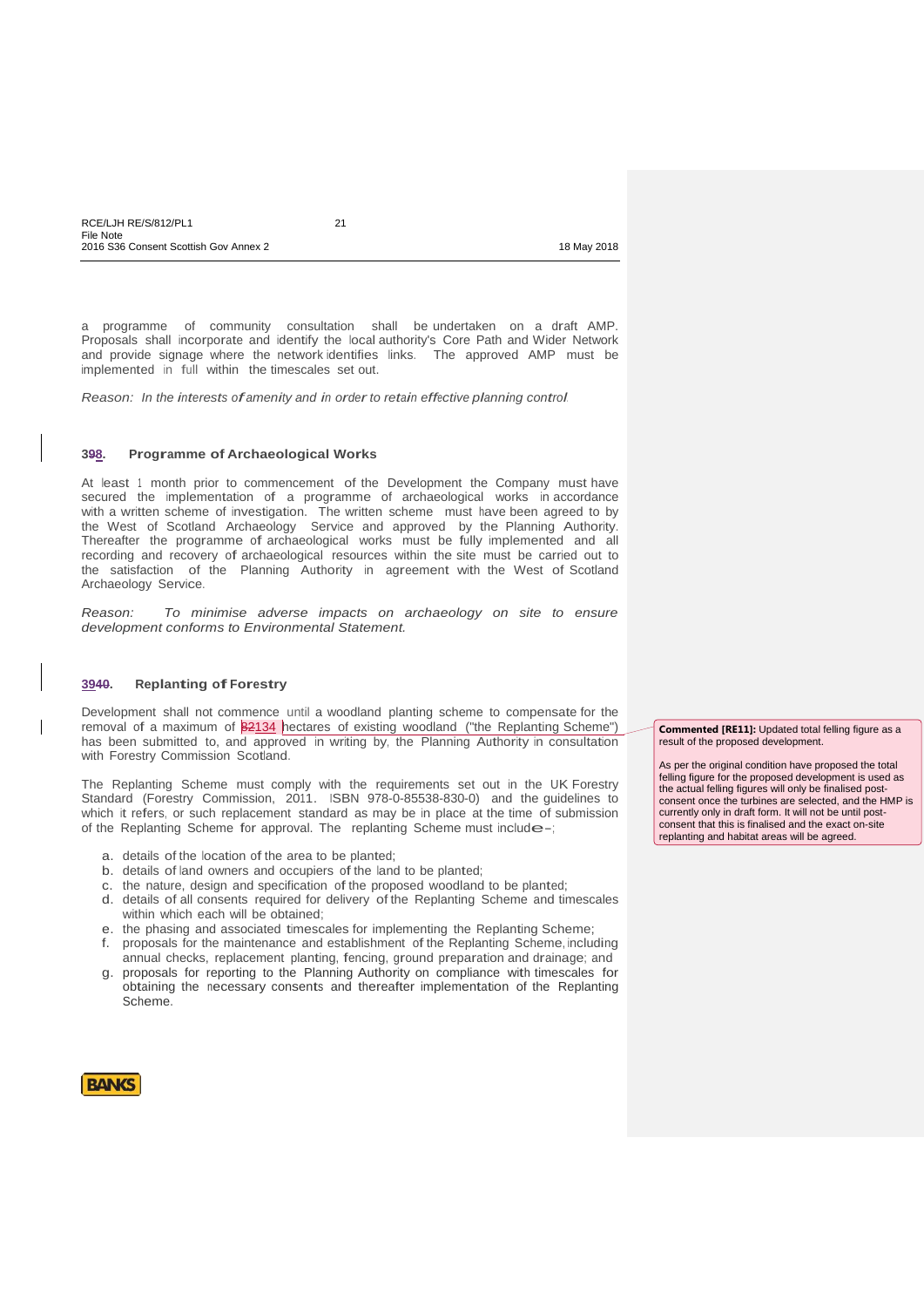| RCE/LJH RE/S/812/PL1                  | ∩∩ |             |
|---------------------------------------|----|-------------|
| File Note                             |    |             |
| 2016 S36 Consent Scottish Gov Annex 2 |    | 18 May 2018 |

The approved Replanting Scheme (or, as the case may be, an approved amended Replanting Scheme) shall be implemented in full. unless otherwise agreed in writing by the Planning Authority after consultation with Forestry Commission Scotland.

*Reason: To secure replanting to mitigate against effects of deforestation arising from the development.*

# **401. Forestry Replanting Delivery**

Unless otherwise agreed in writing by the Planning Authority, the Development shall not be commissioned to supply electricity on a commercial basis until all relevant consents necessary for implementation of the approved Replanting Scheme referred to in condition 40 in accordance with the phasing and timescales set out therein have been obtained.

In the event that there is no reasonable prospect of the relevant consents necessary for implementation of the approved Replanting Scheme being obtained, then the Company shall submit an amended Replanting Scheme to the Planning Authority for approval in consultation with Forestry Commission Scotland. Unless otherwise agreed in writing by the Planning Authority, the Development shall not be commissioned to supply electricity on a commercial basis until all relevant consents necessary for implementation of the approved amended Replanting Scheme in accordance with the phasing and timescales set out therein have been obtained.

*Reason: To secure replanting to mitigate against effects* of *deforestation arising from the development.*

# **412. Forest Plan**

There shall be no commencement of any deforestation, as set out in conditions 40 and 41 of this consent, associated with construction of the Development until a Forest Management Plan covering the 28 year consent period had been approved in writing by the Planning Authority in consultation with SNH, Forestry Commission Scotland, and RSPB. Unless otherwise agreed with the Planning Authority the approved plan must be implemented.

*Reason:* To *minimise adverse impacts on forestry.*

# **432. Private Water Supplies**

Development shall not commence until a method statement has been submitted to, and approved in writing by, the Planning Authority. The method statement shall contain details of all mitigation measures to be carried out to secure the quality, quantity and continuity of water supplies to properties which are served by private water supplies at the date of this consent and which may be affected by the Development. The method statement shall include water

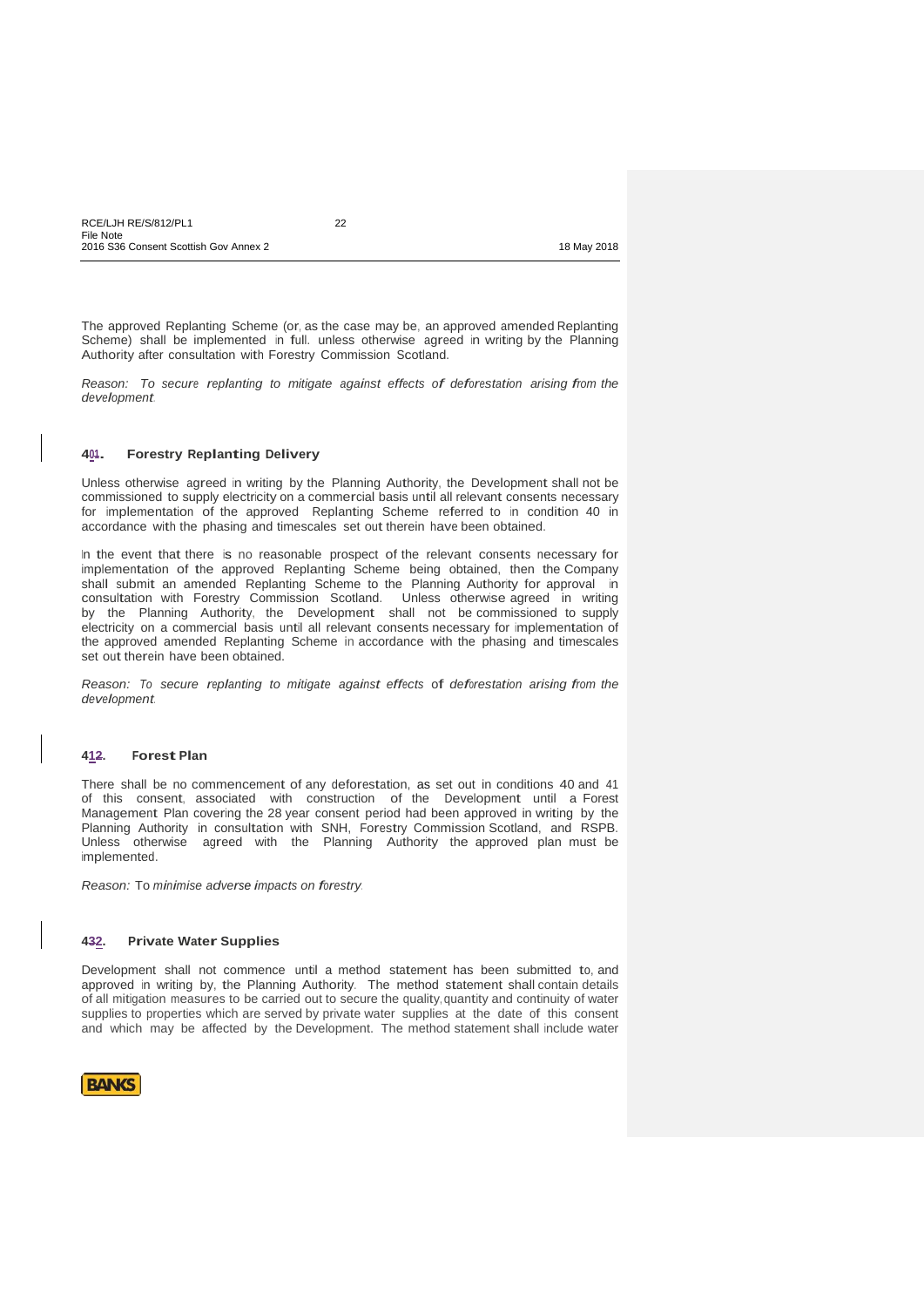quality sampling methods and shall specify abstraction points. The approved method statement shall thereafter be implemented in full.

*Reason: To maintain secure and adequate quality water supply to all properties with private water supplies which may be affected by the development.*

# **434. Waste Management Plan**

At least 2 months prior to commencement of the Development a Site Waste Management Plan shall be submitted for the approval of the Planning Authority in consultation with SEPA and thereafter all work must be carried out in accordance with the approved plan. The Site Waste Management Plan shall be prepared and implemented in accordance with SEPA's letter dated 28 April and 3 June 2015.

*Reason: To minimise environmental impact and in order to retain effective planning control.*

### **445. Peat Slide Risk**

Development shall not commence until an updated Peat Slide Risk Assessment has been approved in writing by the Planning Authority in consultation with SNH and SEPA. The PSRA shall:

- a. be informed by detailed ground investigation to identify areas of deep peat which will follow Best Practice Guidance including quantitative stability assessment;
- b. set out the depth of peat at each turbine location and across the site; set out mitigation measures *if* higher risk areas are identified following the
- c. detailed ground investigation and quantitative stability assessment. Turbine locations should be adjusted towards areas of shallowest peat (preferably areas less than 2m of peat);
- d. set out method statement;
- e. describe how important areas of peat will be protected during construction

and thereafter the mitigation measures shall be undertaken in accordance with the terms of the approved assessment.

The assessment should be carried out in accordance with the Scottish Government's 2007 Peat Landslide Hazard and Risk Assessments: Best Practice Guide for Proposed Electricity Generation Developments.

*Reason: To minimise adverse impacts on peat and ensure development conforms to Environmental Statement.*

**465. Peat Management Plan**

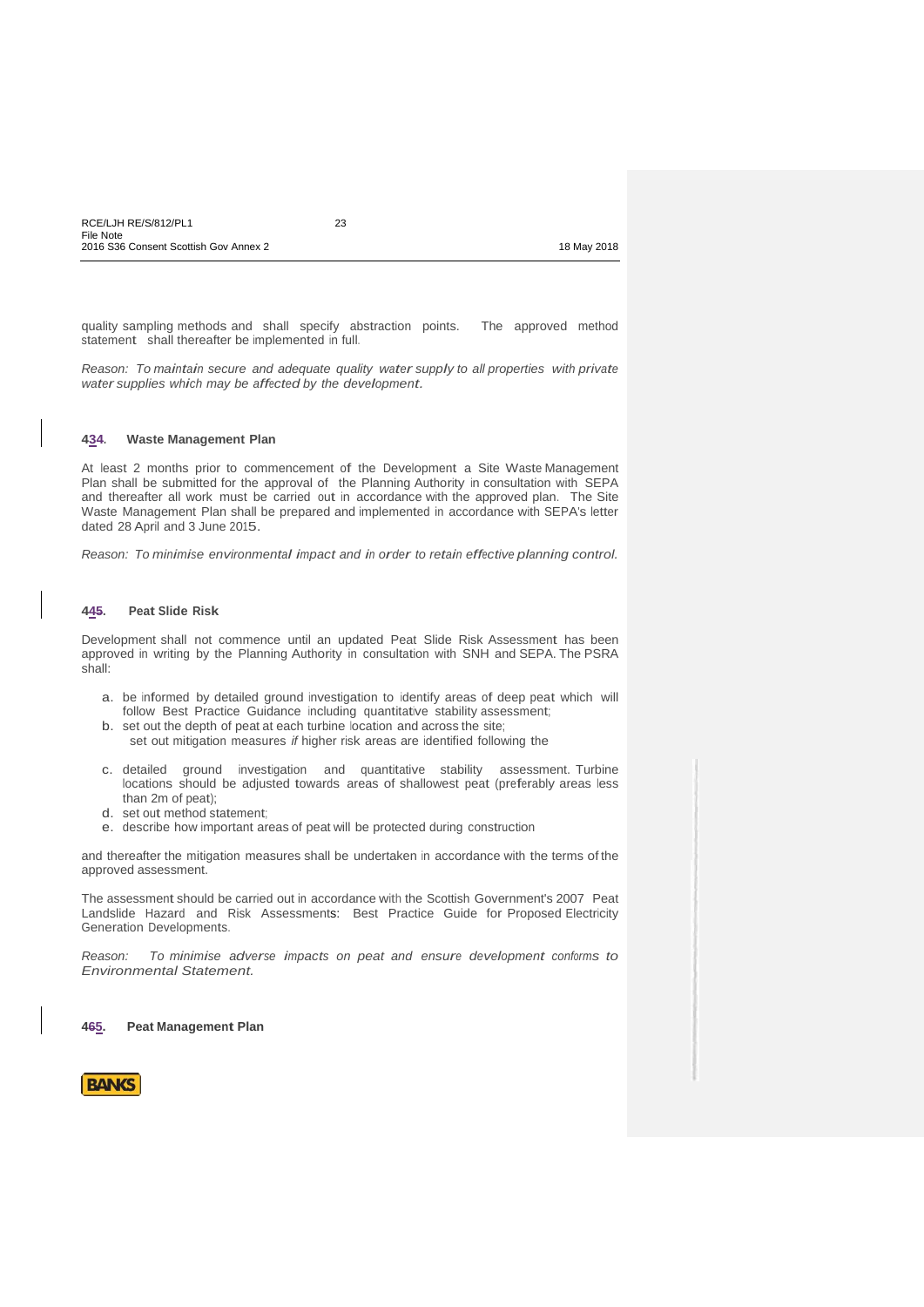Development shall not commence until a Peat Management Plan has been submitted to, and approved by, the Planning Authority in consultation with SEPA. All work must be carried out in accordance with the approved plan. The Peat Management Plan shall be in accordance with SEPA's letter dated 28 April and 3 June 2015.

*Reason: To minimise adverse impacts on peat and ensure development conforms to Environmental Statement.*

#### **476. Construction**

During the construction period:-

- a. no work shall be undertaken within a 20m buffer zone surrounding all watercourses and known functioning drains, with the exception of access route crossings, unless otherwise agreed in writing by the Planning Authority;
- b. crack layout shall minimise disruption to water courses;
- c. existing drainage routes shall be maintained through sensitive placement of soil heaps and where necessary temporary drains;
- d. silt traps shall be provided on all existing drainage routes affected by site works;
- e. a suitable design for the watercourse crossings shall be put forward and agreed in writing by the planning authority in consultation with SEPA;
- any disturbance of watercourses shall be minimised utilising cofferdam temporary works;
- g. cable trenches shall only be constructed in limited sections to reduce drainage of groundwater and prevent additional drainage routes being created;
- h. cable trenches shall be plugged to prevent the creation of new drainage paths;
- i. the scheduling of works shall minimise disruption and working within wet weather;
- j. temporary works interception drains shall be constructed to prevent potential contamination of runoff and groundwater;
- k. stockpiling of materials on wet ground and near drainage channels shall not take place, unless agreed in writing by the planning authority;
- l. backfilled trenches shall be re-vegetated temporary silt traps shall be constructed to treat runoff;
- m. sulphate resistant concrete shall be used to prevent leaching of chemical.

*Reason: To minimise environmental impact and in order to retain effective planning control.*

### **487. Redundant Turbines**

If; after the Date of Final Commissioning but before the Decommissioning Date, any wind turbine fails to generate electricity for a continuous period of 12 months, then unless otherwise agreed in writing by the Planning Authority, the Company shall;

(i) by no later than the date of expiration of the 12 month period, submit <sup>a</sup> scheme to the Planning Authority setting out how the relevant turbine(s) and associated infrastructure will be removed from the site and the ground restored; and

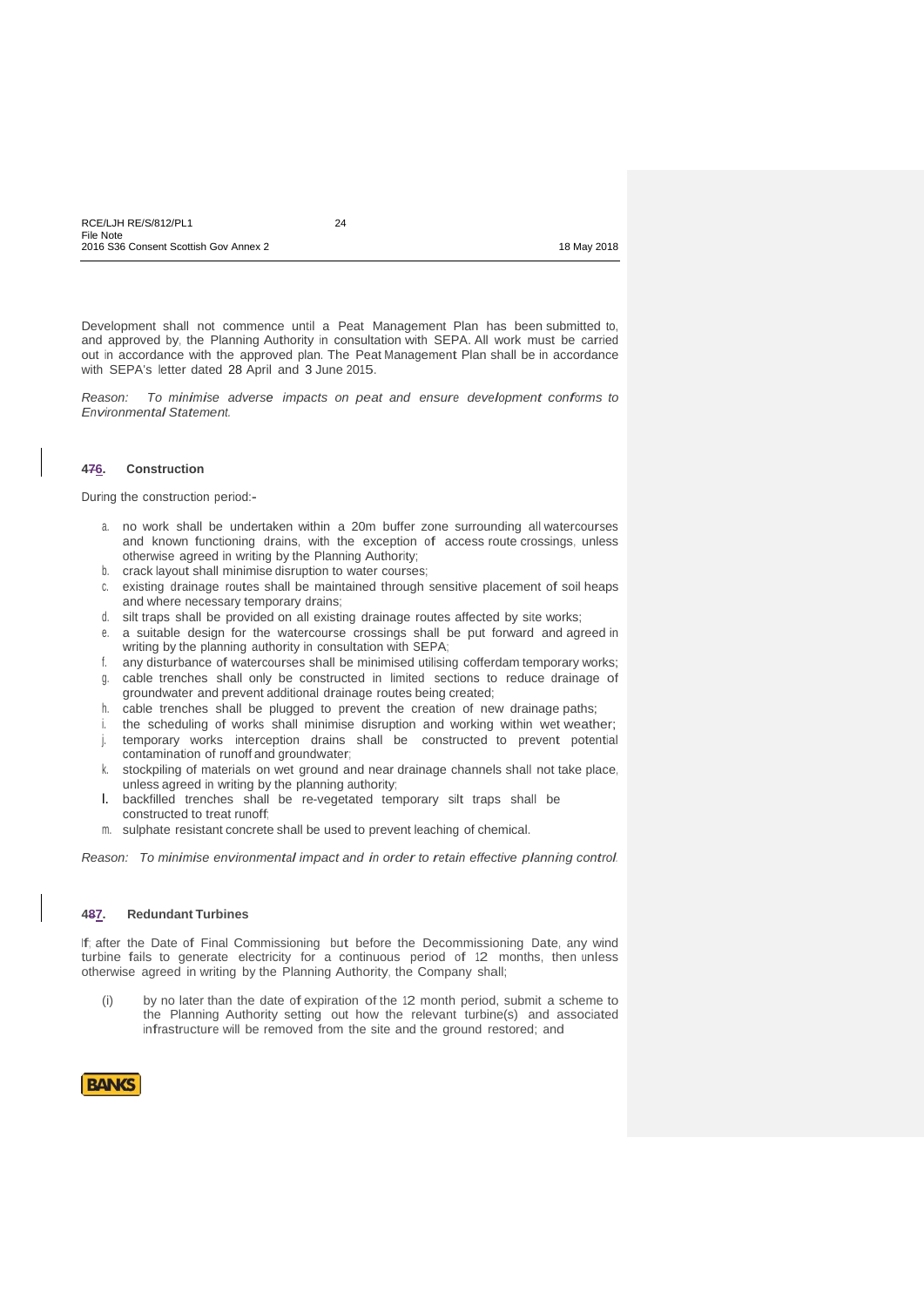(ii) implement the approved scheme within six months of the date of its approval, all to the satisfaction of the Planning Authority.

*Reason: To ensure that any redundant wind turbine is removed from Site, in the interests of safety, amenity and environmental protection.*

### **489. Snow Clearance**

Only mechanical means of snow clearance shall be used to clear access tracks, unless otherwise agreed in writing by the Planning Authority.

*Reason: To minimise the environmental impact of snow clearing operations by avoiding the use ofchemicals or salt without explicit approval.*

### **4950. Site Decommissioning, Restoration and Aftercare**

The Development will cease to generate electricity on the Decommissioning Date and the Site will thereafter be decommissioned and restored in accordance with this consent. The total period for restoration of the Site in accordance with this condition shall not exceed three years from the Decommissioning Date without prior written approval of the Planning Authority in consultation with Scottish Ministers.

Development shall not commence until a decommissioning, restoration and aftercare strategy has been submitted to and approved in writing by the Planning Authority in consultation with SNH and SEPA. The strategy shall outline measures for the decommissioning of the Development, restoration and aftercare of the site and will include, without limitation, proposals for the removal of the Development, the treatment of ground surfaces, the management and timing of the works, and environmental management provisions. No later than;

- (i) if the Decommissioning Date is the Original Decommissioning Date 3 years prior to Original Decommissioning Date or
- (ii) if the Decommissioning Date is the Early Decommissioning Date, within one month after the Early Decommissioning Date.

A detailed decommissioning, restoration and aftercare plan, based upon the principles of the approved decommissioning, restoration and aftercare strategy shall be submitted to the Planning Authority for written approval in consultation with SNH and SEPA. The detailed decommissioning, restoration and aftercare plan must provide updated and detailed proposals for the removal of the Development, the treatment of ground surfaces, the management and timing of the works and environment management provisions which shall include:

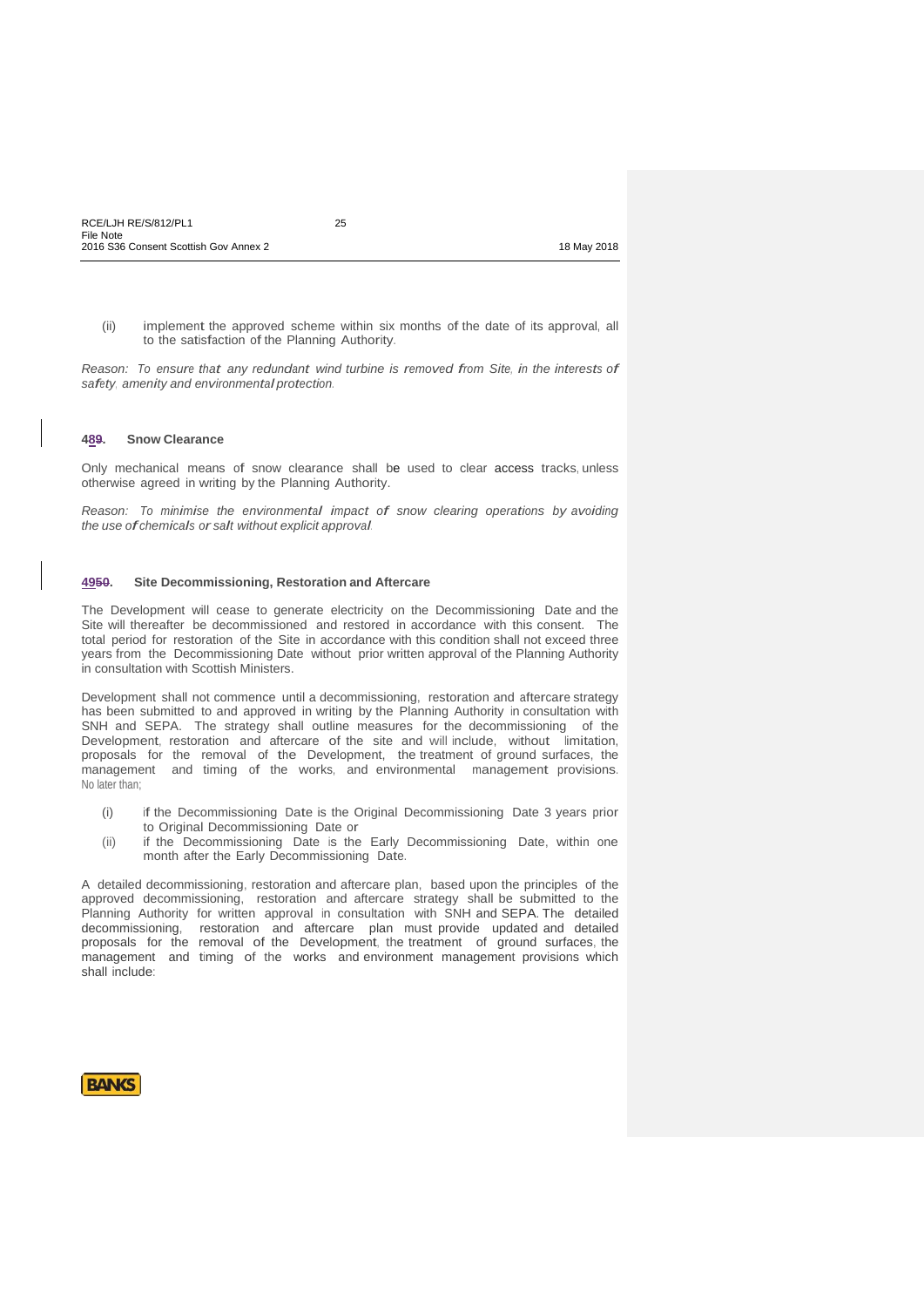- a. a site waste management plan (dealing with all aspects of waste produced during the decommissioning, restoration and aftercare phases);
- b. details of the formation of the construction compound, welfare facilities, any areas of hardstanding, turning areas, internal access tracks, car parking, material stockpiles, oil storage, lighting columns, and any construction compound boundary fencing;
- c. a dust management plan;
- d. details of measures to be taken to prevent loose or deleterious material being deposited on the local road network including wheel cleaning and lorry sheeting facilities, and measures to clean the site entrances and the adjacent local road network; e. a pollution prevention and control method statement, including arrangements for the
- storage and management of oil and fuel on the site;
- f. soil storage and management;
- g. a surface water and groundwater management and treatment plan, including details of the separation of clean and dirty water drains, and location of settlement lagoons for silt laden water;
- h. sewage disposal and treatment;
- i. temporary site illumination;
- j. the construction of any temporary access into the site and the creation and maintenance of associated visibility splays;
- k. details of watercourse crossings;
- l. a species protection plan based on surveys for protected species (including birds) carried out no longer than 18 months priorto submission of the plan.

The Development shall be decommissioned, the site restored and aftercare undertaken in accordance with the approved plan, unless otherwise agreed in writing in advance by the Planning Authority in consultation with SNH and SEPA.

The approved plan and works within the Decommissioning Method Statement shall be implemented and overseen by an ECoW.

*Reason: To safeguard environmental impacts, ecology, species and habitats, to ensure development conforms to Environmental Statement and maintain effective planning control.*

### **510. Aviation Safety**

Development shall not commence until the Company has provided the Ministry of Defence, Defence Geographic Centre and NATS with the following detailed information and has provided evidence to the Planning Authority of having done so:

- a. estimated date of commencement of each phase of construction (followed by actual date once known);
- b. estimated date of completion of each phase of construction (followed by actual date once known)
- c. the height above ground level of the tallest structure;
- d. the maximum extension height of any construction equipment
- e. the height and position of the turbines in latitude and longitude
- f. the height and position of the masts in latitude and longitude